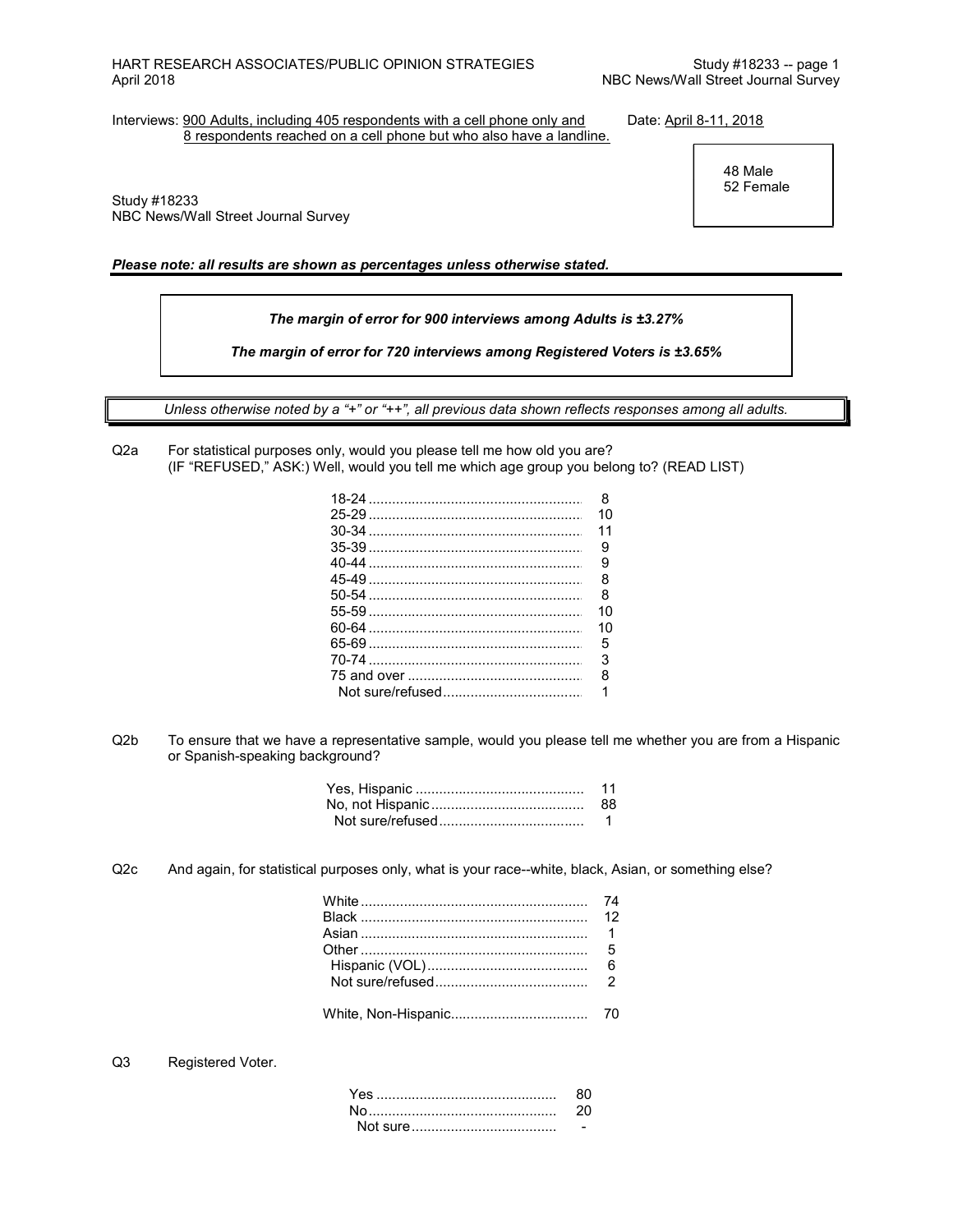Q4 Now, all in all, do you think things in the nation are generally headed in the right direction, or do you feel things are off on the wrong track?

| Headed in the right direction                     | 4/18<br>$\overline{31}$   | 12/17<br>29                                     | 4/17<br>34                           | 2/17<br>40      | 1/17<br>37      | 12/16<br>33               | $10/10 -$<br>$13/16+$<br>29 | $9/16+$<br>30   | High<br>9/01<br>72 | Low<br>$10/17 -$<br>$20/08 +$<br>12 |
|---------------------------------------------------|---------------------------|-------------------------------------------------|--------------------------------------|-----------------|-----------------|---------------------------|-----------------------------|-----------------|--------------------|-------------------------------------|
| Off on the wrong track<br>Mixed (VOL)<br>Not sure | 62<br>5<br>$\overline{2}$ | 63<br>$\overline{\mathbf{4}}$<br>$\overline{4}$ | 59<br>$\ensuremath{\mathsf{3}}$<br>4 | 51<br>3<br>6    | 52<br>5<br>6    | 54<br>6<br>$\overline{7}$ | 65<br>5<br>$\mathbf{1}$     | 62<br>5<br>3    | 11<br>11<br>6      | 78<br>$\overline{7}$<br>3           |
|                                                   |                           |                                                 |                                      |                 |                 |                           | 10/25-                      |                 |                    |                                     |
|                                                   | $8/16+$                   | $7/16+$                                         | $6/16+$                              | $4/16+$         | $1/16+$         | 12/15                     | 29/15                       | 6/15            | 4/15               | 1/15                                |
|                                                   | 32<br>62                  | 18<br>73                                        | 21<br>71                             | 24<br>70        | 29<br>63        | 20<br>70                  | 27<br>64                    | 31<br>61        | 28<br>62           | 31                                  |
|                                                   | 3                         | $\,6\,$                                         | $\mathbf 5$                          | 4               | 5               | 6                         | 5                           | 4               | 6                  | 59                                  |
|                                                   | 3                         | 3                                               | 3                                    | $\overline{2}$  | 3               | 4                         | 4                           | 4               | 4                  | $\frac{5}{5}$                       |
|                                                   |                           | 10/30-                                          |                                      |                 |                 |                           | $10/25 -$                   |                 |                    |                                     |
|                                                   | 12/14                     | $11/1/14+$                                      | 6/14                                 | 4/14            | 1/14            | 12/13                     | 28/13                       | 6/13            | 4/13               | 1/13                                |
|                                                   | 27                        | 27                                              | $\overline{25}$                      | $\overline{27}$ | $\overline{28}$ | 29                        | 22                          | $\overline{32}$ | 31                 | 35                                  |
|                                                   | 64<br>6                   | 63<br>6                                         | 63<br>$\overline{7}$                 | 63<br>6         | 63<br>5         | 64<br>5                   | 70<br>4                     | 59<br>6         | 61<br>5            | 57                                  |
|                                                   | 3                         | 4                                               | 5                                    | $\overline{4}$  | 4               | $\overline{2}$            | 4                           | 3               | 3                  | 4<br>4                              |
|                                                   |                           |                                                 |                                      |                 |                 |                           |                             |                 |                    |                                     |
|                                                   | 12/12                     | $10/12+$                                        | 6/12                                 | 4/12            | 1/12            | 12/11                     | 10/11                       | 6/11            | 4/11               | 1/11                                |
|                                                   | 41                        | 41                                              | 31                                   | 33              | 30              | 22                        | 17                          | 29              | 28                 | 35                                  |
|                                                   | 53                        | 53                                              | 61                                   | 59              | 61              | 69                        | 74                          | 62              | 63                 | 56                                  |
|                                                   | 3                         | $\overline{\mathbf{4}}$                         | $\mathbf 5$                          | 6               | 5               | 6                         | 5                           | 6               | 6                  | 5                                   |
|                                                   | 3                         | $\overline{2}$                                  | 3                                    | $\overline{2}$  | 4               | 3                         | 4                           | 3               | 3                  | 4                                   |
|                                                   |                           | $10/28 -$                                       |                                      |                 | $1/10-$         |                           |                             |                 |                    |                                     |
|                                                   | 12/10                     | $30/10+$                                        | 6/10                                 | 3/10            | 14/10           | 12/09                     | 10/09                       | 6/09            | 4/09               | 1/09                                |
|                                                   | 28                        | 31                                              | 29                                   | 33              | 34              | 33                        | 36                          | 42              | 43                 | 26                                  |
|                                                   | 63                        | 60                                              | 62                                   | 59              | 54              | 55                        | 52                          | 46              | 43                 | 59                                  |
|                                                   | 6                         | 5                                               | 5                                    | 5               | 10              | 10                        | 9                           | 9               | 10                 | 9                                   |
|                                                   | 3                         | 4                                               | 4                                    | 3               | $\overline{2}$  | $\overline{2}$            | 3                           | 3               | 4                  | 6                                   |

+ Results shown reflect responses among registered voters.<br><sup>1</sup> The historical trend data for this item does not include every survey in which this item has been asked.

Q5 In general, do you approve or disapprove of the job Donald Trump is doing as president? (IF APPROVE/DISAPPROVE) And, do you strongly or just somewhat (approve/disapprove) of the job Donald Trump is doing as president?

|                     | 4/18 | 3/18 | 1/18 | 12/17 | 10/17       | 9/17  | 8/17 | 6/17 |
|---------------------|------|------|------|-------|-------------|-------|------|------|
| Strongly approve    | 22   | 25   | 26   | 24    | 22          | 25    | 24   | 25   |
| Somewhat approve    | 17   | 18   | 13   | 17    | 16          | 18    | 16   | 15   |
| Somewhat disapprove | 13   | 10   | 6    | 8     | 9           | 10    | 10   | 10   |
| Strongly disapprove | 44   | 43   | 51   | 48    | 49          | 42    | 45   | 45   |
| Not sure            | 4    | 4    | 4    | 3     | 4           | 5     | 5    | 5    |
|                     | 4/18 | 3/18 |      | 1/18  | 12/17       | 10/17 | 9/17 |      |
| Total Approve       | 39   | 43   |      | 39    | 41          | 38    | 43   |      |
| Total Disapprove    | 57   | 53   |      | 57    | 56          | 58    | 52   |      |
| Not sure            | 4    | 4    |      | 4     | 3           | 4     | 5    |      |
|                     |      | 8/17 |      | 6/17  | <u>5/17</u> | 4/17  | 2/17 |      |
|                     |      | 40   |      | 40    | 39          | 40    | 44   |      |
|                     |      | 55   |      | 55    | 54          | 54    | 48   |      |
|                     |      | 5    |      | 5     |             | 6     | 8    |      |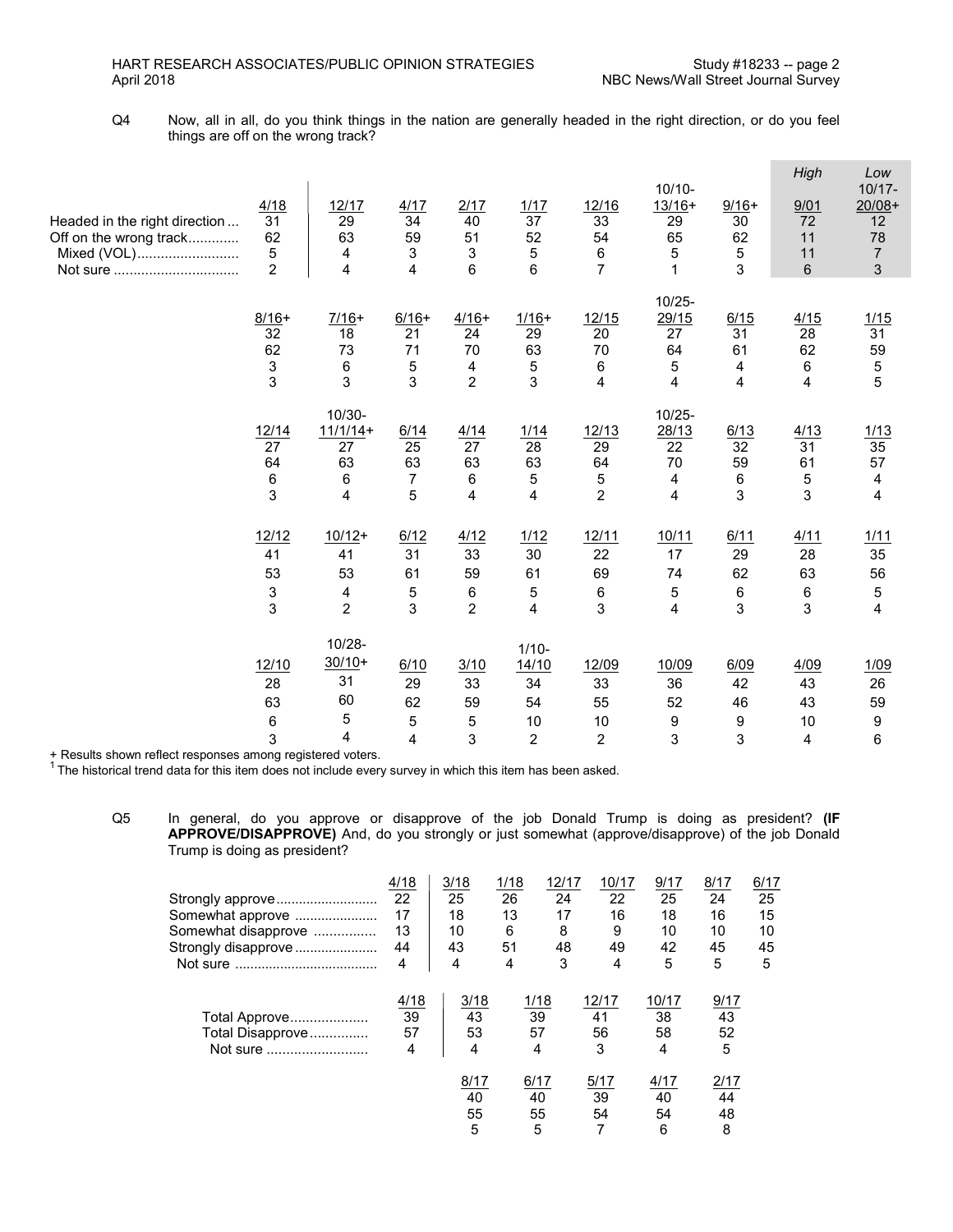## Moving on...<br>Q6 Now

Now I'm going to read you the names of several public figures and groups and I'd like you to rate your feelings toward each one as very positive, somewhat positive, neutral, somewhat negative, or very negative. If you don't know the name, please just say so. (ALWAYS ASK DONALD TRUMP FIRST, RANDOMIZE)

|                              | Very<br>Positive | Somewhat<br>Positive | Neutral | Somewhat<br><b>Negative</b> | Very<br>Negative | Don't Know<br>Name/<br>Not Sure |
|------------------------------|------------------|----------------------|---------|-----------------------------|------------------|---------------------------------|
| <b>Donald Trump</b>          |                  |                      |         |                             |                  |                                 |
|                              | 21               | 14                   | 12      | 10                          | 43               |                                 |
|                              | 23               | 14                   | 11      | 12                          | 40               |                                 |
|                              | 24               | 12                   | 8       | 8                           | 48               |                                 |
|                              | 21               | 16                   | 9       | 9                           | 45               |                                 |
|                              | 23               | 13                   | 10      | 8                           | 46               |                                 |
|                              | 23               | 16                   | 12      | 10                          | 39               |                                 |
|                              | 22               | 14                   | 12      | 12                          | 40               |                                 |
|                              | 25               | 13                   | 11      | 9                           | 41               | 1                               |
|                              | 21               | 17                   | 9       | 10                          | 42               | 1                               |
|                              | 23               | 16                   | 11      | 10                          | 40               |                                 |
|                              | 27               | 16                   | 10      | 12                          | 35               |                                 |
|                              | 20               | 18                   | 13      | 10                          | 38               | 1                               |
|                              | 20               | 20                   | 13      | 11                          | 35               | 1                               |
|                              | 15               | 14                   | 8       | 10                          | 52               | 1                               |
|                              | 17               | 13                   | 7       | 12                          | 51               |                                 |
|                              | 15               | 13                   | 11      | 12                          | 49               |                                 |
|                              | 13               | 15                   | 11      | 11                          | 50               |                                 |
|                              | 10               | 17                   | 13      | 11                          | 49               |                                 |
|                              | 12               | 17                   | 11      | 12                          | 48               |                                 |
|                              | 13               | 16                   | 12      | 14                          | 44               | 1                               |
|                              | 11               | 13                   | 10      | 12                          | 53               | 1                               |
|                              | 12               | 13                   | 11      | 10                          | 54               |                                 |
|                              | 11               | 17                   | 12      | 10                          | 49               | 1                               |
|                              | 14               | 15                   | 12      | 11                          | 47               | 1                               |
|                              | 12               | 15                   | 13      | 12                          | 47               | 1                               |
| October 25-29, 2015          | 10               | 17                   | 17      | 14                          | 42               |                                 |
| October 15-18, 2015          | 13               | 17                   | 17      | 14                          | 39               |                                 |
|                              | 8                | 17                   | 16      | 14                          | 44               | 1                               |
|                              | 10               | 16                   | 16      | 13                          | 43               | 2                               |
|                              | 9                | 17                   | 40      | 18                          | 11               | 5                               |
|                              | 9                | 17                   | 38      | 14                          | 15               | 7                               |
|                              | 4                | 12                   | 28      | 24                          | 25               | 7                               |
|                              | 3                | 11                   | 25      | 23                          | 32               | 6                               |
|                              | 3                | 11                   | 28      | 25                          | 24               | 9                               |
| High                         |                  |                      |         |                             |                  |                                 |
|                              | 27               | 16                   | 10      | 12                          | 35               |                                 |
| <b>Presidential Term Low</b> |                  |                      |         |                             |                  |                                 |
| All-time Trump Low           | 21               | 14                   | 12      | 10                          | 43               |                                 |
|                              | 11               | 13                   | 10      | 12                          | 53               | 1                               |
|                              |                  |                      |         |                             |                  |                                 |

+ Results shown reflect responses among registered voters.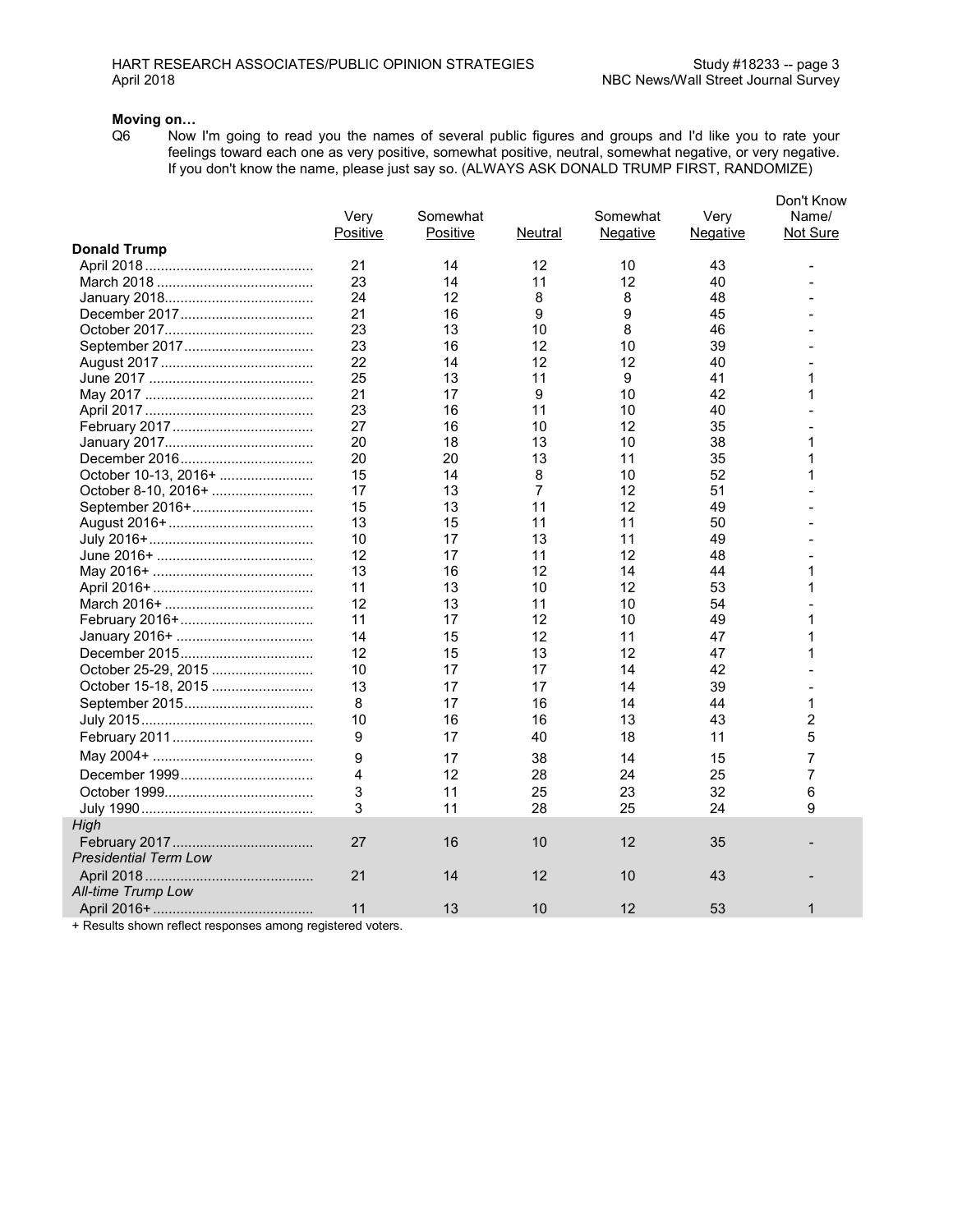Don't Know

Q6 (cont'd)

|                        | Very            | Somewhat        |                | Somewhat        | Very            | Name/    |
|------------------------|-----------------|-----------------|----------------|-----------------|-----------------|----------|
| <b>Hillary Clinton</b> | <b>Positive</b> | <b>Positive</b> | <b>Neutral</b> | <b>Negative</b> | <b>Negative</b> | Not Sure |
|                        | 11              | 16              | 20             | 16              | 36              | 1        |
|                        | 13              | 17              | 17             | 15              | 38              |          |
| December 2016          | 15              | 17              | 13             | 14              | 40              | 1        |
| October 10-13, 2016+   | 20              | 20              | 9              | 10              | 40              | 1        |
| October 8-10, 2016+    | 21              | 17              | 10             | 11              | 40              | 1        |
| September 2016+        | 18              | 19              | 11             | 13              | 39              |          |
| August 2016+           | 17              | 20              | 10             | 11              | 42              |          |
|                        | 18              | 16              | 10             | 13              | 43              |          |
|                        | 15              | 18              | 12             | 12              | 43              |          |
|                        | 16              | 18              | 12             | 13              | 41              |          |
|                        | 13              | 19              | 12             | 14              | 42              |          |
|                        | 18              | 20              | 11             | 12              | 39              |          |
|                        |                 |                 |                |                 |                 |          |
| February 2016+         | 17              | 20              | 13             | 11              | 39              | 1        |
| January 2016+          | 16              | 24              | 11             | 12              | 37              |          |
| December 2015          | 16              | 21              | 15             | 13              | 35              |          |
| October 25-29, 2015    | 17              | 23              | 12             | 12              | 35              |          |
| October 15-18, 2015    | 19              | 20              | 12             | 13              | 35              |          |
| September 2015         | 14              | 25              | 13             | 13              | 34              |          |
|                        | 15              | 22              | 14             | 15              | 33              |          |
|                        | 21              | 23              | 15             | 11              | 29              |          |
|                        | 21              | 23              | 19             | 13              | 23              |          |
| January 2015           | 20              | 25              | 17             | 14              | 23              |          |
| November 2014          | 24              | 19              | 16             | 15              | 25              |          |
| September 2014+        | 21              | 22              | 16             | 15              | 26              |          |
|                        | 23              | 21              | 18             | 14              | 23              | 1        |
|                        | 23              | 25              | 19             | 11              | 21              | 1        |
|                        | 23              | 21              | 20             | 12              | 22              | 2        |
| September 2013         | 26              | 25              | 17             | 12              | 19              | 1        |
| May 30-June 2, 2013    | 29              | 20              | 18             | 13              | 18              | 2        |
|                        | 32              | 24              | 14             | 14              | 15              | 1        |
| January 2013           | 34              | 22              | 19             | 12              | 13              |          |
| December 2012          | 34              | 24              | 14             | 16              | 12              |          |
| November 2011          | 33              | 22              | 22             | 12              | 10              | 1        |
|                        | 29              | 27              | 21             | 11              | 11              |          |
| December 2010          | 26              | 28              | 18             | 11              | 16              |          |
| January 10-14, 2010    | 25              | 27              | 22             | 13              | 12              |          |
|                        | 26              | 27              | 15             | 15              | 16              |          |
| February 2009          | 32              | 27              | 18             | 11              | 11              |          |
|                        | 27              | 29              | 14             | 15              | 14              |          |
| December 2008          | 27              | 26              | 20             | 14              | 12              | 1        |
| September 2008+        | 23              | 24              | 15             | 17              | 20              | 1        |
|                        | 17              | 25              | 16             | 18              | 23              | 1        |
|                        | 18              | 28              | 14             | 17              | 22              | 1        |
|                        | 20              | 22              | 14             | 19              | 25              |          |
| March 24-25, 2008+     | 17              | 20              | 15             | 21              | 27              |          |
| March 7-10, 2008+      | 22              | 23              | 11             | 14              | 29              | 1        |
|                        | 24              | 23              | 11             | 11              | 30              | 1        |
|                        | 18              | 24              | 15             | 16              | 26              | 1        |
|                        | 16              | 23              | 17             | 15              | 28              | 1        |
| December 2006          | 21              | 22              | 17             | 12              | 26              | 2        |
|                        | 19              | 19              | 19             | 13              | 28              | 2        |
| December 2004          | 24              | 21              | 14             | 11              | 29              | 1        |
|                        | 16              | 21              | 20             | 13              | 27              | 3        |
|                        | 16              | 19              | 15             | 18              | 31              | 1        |
|                        | 27              | 22              | 13             | 12              | 24              | 2        |
| High                   |                 |                 |                |                 |                 |          |
|                        | 32              | 27              | 18             | 11              | 11              | 1        |
| Low                    |                 |                 |                |                 |                 |          |
|                        | 11              | 16              | 20             | 16              | 36              | 1        |

+ Results shown reflect responses among registered voters.<br><sup>1</sup> The historical trend data for this item does not include every survey in which this item has been asked.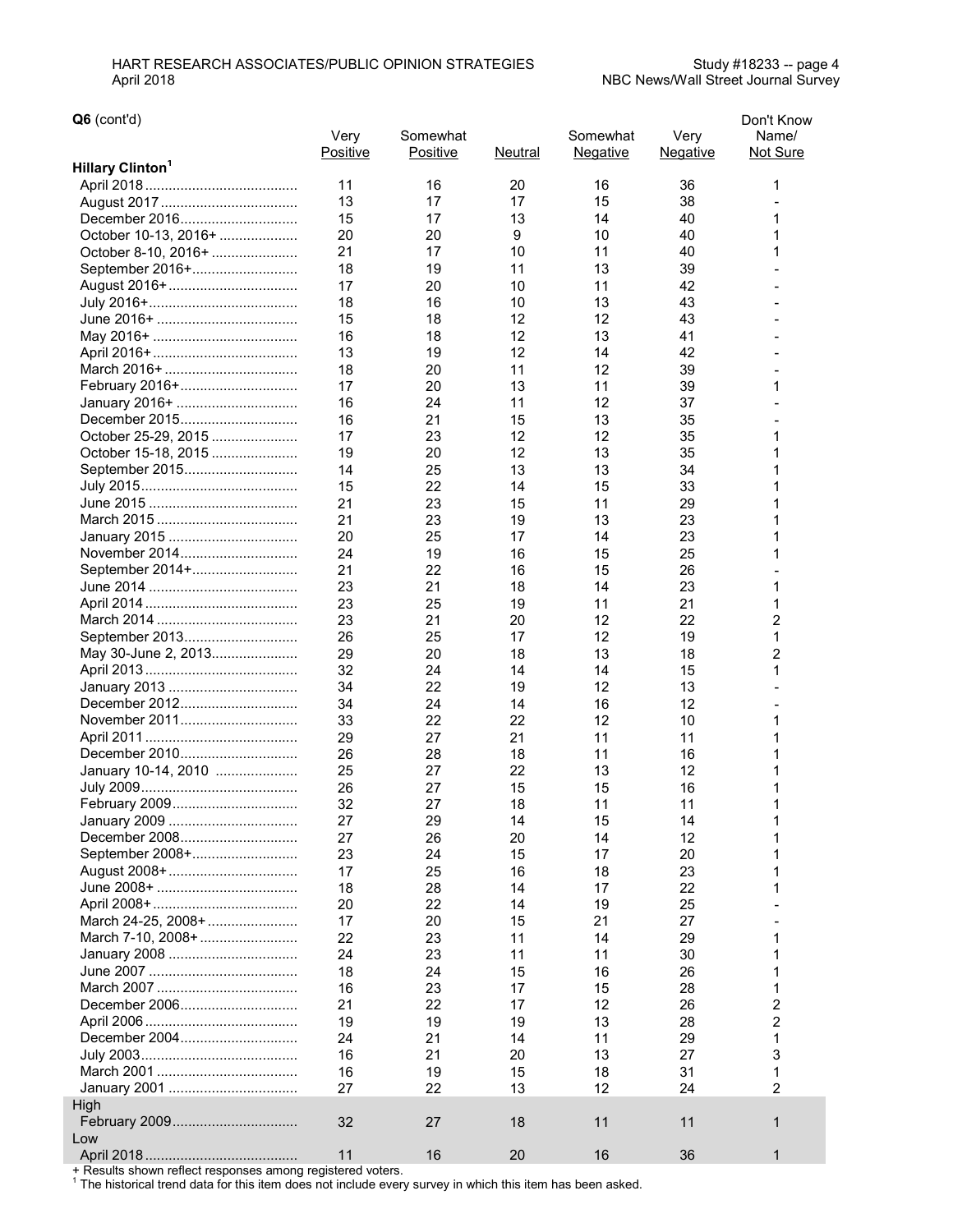| $Q6$ (cont'd)                |                  |                      |         |                      |                  | Don't Know        |
|------------------------------|------------------|----------------------|---------|----------------------|------------------|-------------------|
|                              | Very<br>Positive | Somewhat<br>Positive | Neutral | Somewhat<br>Negative | Very<br>Negative | Name/<br>Not Sure |
| <b>March For Our Lives</b>   |                  |                      |         |                      |                  |                   |
|                              | 24               | 13                   | 15      | 7                    | 10               | 31                |
| ICE, that is Immigration and |                  |                      |         |                      |                  |                   |
| <b>Customs Enforcement</b>   |                  |                      |         |                      |                  |                   |
|                              | 16               | 18                   | 30      | 12                   | 14               | 10                |
| <b>Robert Mueller</b>        |                  |                      |         |                      |                  |                   |
|                              | 17               | 11                   | 22      | 8                    | 11               | 31                |
|                              | 16               | 12                   | 23      | 11                   | 8                | 30                |
|                              | 16               | 12                   | 15      | 11                   | 10               | 36                |
|                              | 13               | 11                   | 28      | 6                    | 5                | 37                |
| <b>James Comey</b>           |                  |                      |         |                      |                  |                   |
|                              |                  | 15                   | 27      | 9                    | 11               | 31                |
|                              | 10               | 19                   | 28      | 16                   | 13               | 14                |
|                              | 6                | 12                   | 35      | 16                   | 10               | 21                |
| November 2016++              | 4                | 11                   | 21      | 13                   | 11               | 40                |

+ Results shown reflect responses among registered voters.

++ Results shown reflect responses among likely voters.

\* Asked of one-half the respondents (FORM A).

| SUMMARY TABLE OF IMAGES - BY D/S (POSITIVE - NEGATIVE) |    |                                         |     |  |  |  |
|--------------------------------------------------------|----|-----------------------------------------|-----|--|--|--|
|                                                        |    | TOTAL TOTAL<br><b>POSITIVE NEGATIVE</b> | D/S |  |  |  |
|                                                        | 37 |                                         | 20  |  |  |  |
|                                                        | 28 | 19                                      |     |  |  |  |
| ICE, that is Immigration and Customs Enforcement       | 34 | 26                                      |     |  |  |  |
|                                                        | 22 | 20                                      |     |  |  |  |
|                                                        | 35 | 53                                      | -18 |  |  |  |
|                                                        | 27 |                                         | -25 |  |  |  |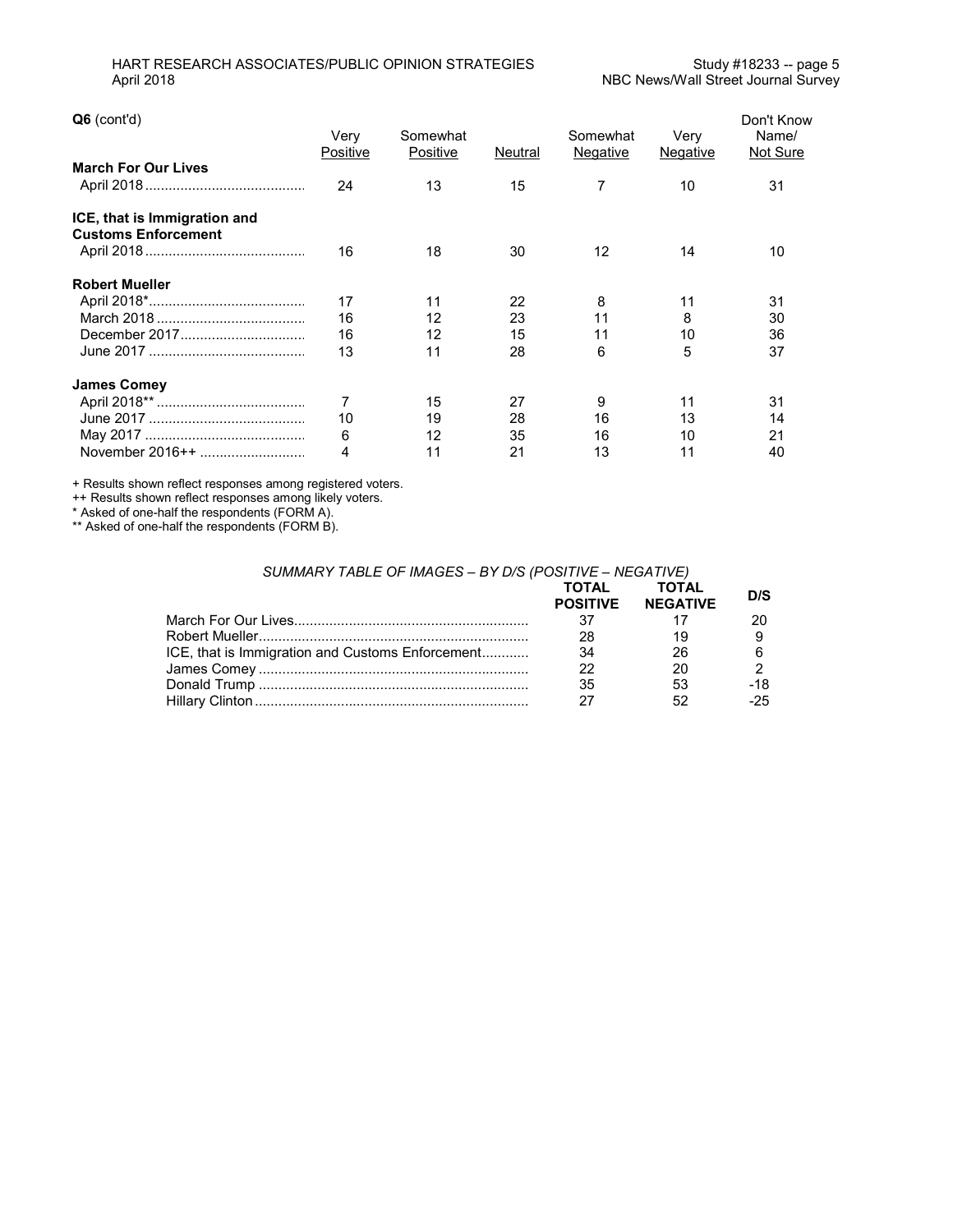### (ASK ONLY OF RESPONDENTS WHO SAY THEY ARE REGISTERED TO VOTE)

### Even though it is a long way off, I'd like to ask you some questions about the November elections…

Q7 Please tell me how interested you are in this November's elections, using a scale from one to ten, on which a "ten" means that you are very interested in this November's elections and a "one" means that you are not at all interested. You may choose any number from one to ten. (IF "NOT SURE," RECORD AS "DK.")

|                          | 4/18+ | $3/18+$ | $12/17+$ |
|--------------------------|-------|---------|----------|
| 10, very interested      | 45    | 44      | 47       |
|                          | 8     | 8       | 6        |
|                          | 14    | 15      | 13       |
|                          | 8     | 8       |          |
|                          | 6     | 6       |          |
|                          | 10    | 10      | 10       |
|                          | 2     | 3       | 3        |
|                          | 2     | 2       | 2        |
|                          |       |         |          |
| 1, not at all interested |       | 3       | 3        |
| Cannot rate              |       |         |          |

| $10/8 -$ |         |         |         |         |         |
|----------|---------|---------|---------|---------|---------|
| $12/14+$ | $9/14+$ | $8/14+$ | $6/14+$ | $4/14+$ | $3/14+$ |
| 44       | 44      | 43      | 43      | 45      | 41      |
| 6        |         | 8       | 8       | 6       | 6       |
| 14       | 16      | 14      | 16      | 16      | 17      |
| 11       | 9       | 10      | 10      | 10      | 11      |
| 5        |         |         | 6       |         | 8       |
| 10       | 8       |         | 8       |         |         |
| 2        | 2       |         |         |         |         |
| ◠        | 3       | 3       | 3       |         |         |
|          |         | ົ       |         | っ       |         |
|          | J.      | 3       |         |         |         |
|          |         |         |         |         |         |

 3 2 2 1 2 2 3 4 - 1 -  $\sim$  -  $\sim$  -  $\sim$  -  $\sim$  1  $\sim$  -  $\sim$  -  $\sim$  -  $\sim$  -  $\sim$  -  $\sim$ 

 $-$  -  $-$  1  $-$  1  $-$  1  $-$ 

| 10/28-    | $10/14 -$  |                | $8/26 -$                 | $8/5 -$ |         | $5/6-$                  |         | $1/23 -$ | $1/10-$ |                |
|-----------|------------|----------------|--------------------------|---------|---------|-------------------------|---------|----------|---------|----------------|
| $30/10+$  | $18/10+$   | $9/10+$        | $30/10+$                 | $9/10+$ | $6/10+$ | $10/10+$                | $3/10+$ | $25/10+$ | 14/10   | 12/09          |
| 52        | 51         | 50             | 47                       | 49      | 44      | 47                      | 47      | 41       | 44      | 48             |
| 9         | 10         |                | 6                        | 9       | 7       | 7                       | 6       | 6        | 5       | 6              |
| 14        | 13         | 14             | 15                       | 13      | 13      | 14                      | 15      | 16       | 12      | 12             |
| 9         | 9          | 11             | 10                       | 9       | 11      | 8                       | 9       | 10       | 10      | 10             |
|           | 5          | 5              | 5                        | 4       | 6       | 5                       | 5       | 5        |         | 5              |
| 5         |            | 5              | 8                        |         | 10      | 9                       | 9       | 14       | 11      | 9              |
|           |            | $\overline{2}$ | $\overline{2}$           | 2       | 2       | $\overline{\mathbf{c}}$ | 2       | 2        | 2       | 2              |
|           |            | 2              |                          |         | 2       | 2                       | 3       | 2        | 2       | $\overline{2}$ |
|           |            |                | $\overline{c}$           |         |         | $\overline{c}$          |         |          |         |                |
|           | 2          | 4              | 3                        | 4       | 3       | 3                       | 4       | 3        | 5       | 5              |
|           |            |                |                          |         |         |                         |         |          |         |                |
|           |            |                |                          |         |         |                         |         |          |         |                |
| $10/13 -$ | $9/30 -$   | $9/8 -$        |                          |         |         |                         |         |          |         |                |
| $16/06+$  | $10/2/06+$ | $11/06+$       | $7/06+$                  | $6/06+$ | $4/06+$ | $3/06+$                 | $1/06+$ |          |         |                |
| 53        | 46         | 47             | 51                       | 47      | 49      | 45                      | 46      |          |         |                |
| 8         | 9          | 8              | 9                        | 8       | 7       | 7                       | 7       |          |         |                |
| 14        | 17         | 16             | 17                       | 17      | 17      | 18                      | 15      |          |         |                |
|           | 12         | 10             | 10                       | 9       | 10      | 11                      | 12      |          |         |                |
| 6         | 5          | 5              | 4                        | 5       | 5       | 5                       | 5       |          |         |                |
|           | 6          | 8              | 6                        | 8       |         |                         |         |          |         |                |
|           |            | 2              | $\overline{c}$           |         | 2       |                         | 2       |          |         |                |
|           | 2          |                | -                        |         |         | 2                       |         |          |         |                |
|           |            |                | $\overline{\phantom{0}}$ |         |         |                         |         |          |         |                |

+ Results shown reflect responses among registered voters.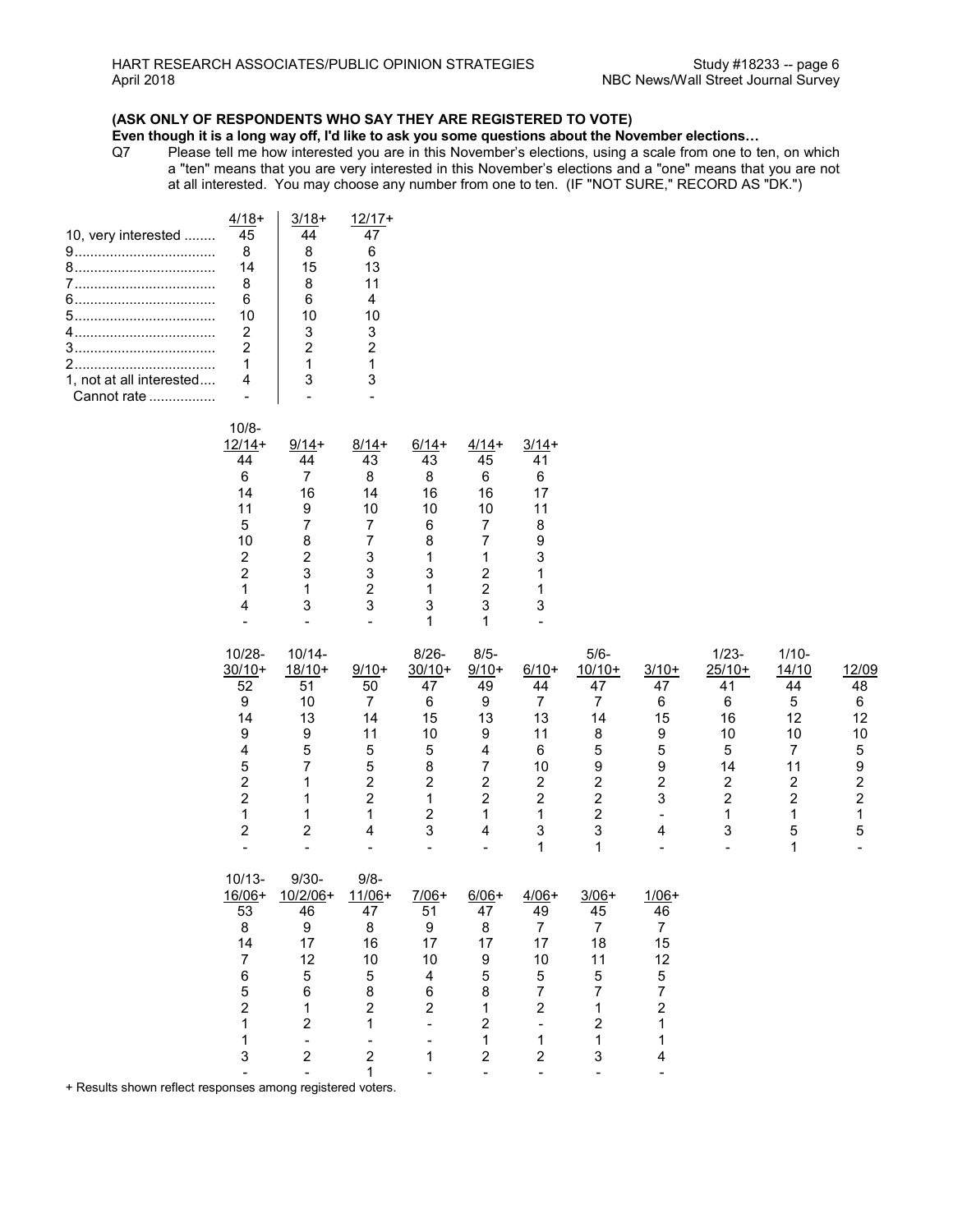# (ASK ONLY OF RESPONDENTS WHO SAY THEY ARE REGISTERED TO VOTE)<br>Q8 Changing topics, knowing it is a long way off, what is your preference for

Q8 Changing topics, knowing it is a long way off, what is your preference for the outcome of this November's congressional elections -- (ROTATE:) a Congress controlled by Republicans or a Congress controlled by Democrats?

|                                                          | $4/18 +$  | $3/18+$   | $1/18 +$ | $12/17+$  | $10/17+$  | $9/17+$    | $6/17+$  | $4/17+$  | $10/10 -$<br>$13/16+$ | $10/8 -$<br>$10/16+$ | $9/16+$              |
|----------------------------------------------------------|-----------|-----------|----------|-----------|-----------|------------|----------|----------|-----------------------|----------------------|----------------------|
| Republican-controlled<br>Congress<br>Democrat-controlled | 40        | 40        | 43       | 39        | 41        | 42         | 42       | 43       | 44                    | 42                   | 45                   |
| Congress<br>Not sure                                     | 47<br>13  | 50<br>10  | 49<br>8  | 50<br>11  | 48<br>11  | 48<br>10   | 50<br>8  | 47<br>10 | 46<br>10              | 48<br>10             | 48<br>$\overline{7}$ |
|                                                          |           |           |          |           | 10/25-    | $10/30 -$  | $10/8 -$ |          |                       |                      |                      |
|                                                          | $8/16+$   | $6/16+$   | $5/16+$  | $4/16+$   | $29/15+$  | $11/1/14+$ | $12/14+$ | $9/14+$  | $8/14+$               | $6/14+$              | $4/14+$              |
|                                                          | 43        | 46        | 44       | 45        | 45        | 42         | 42       | 45       | 44                    | 43                   | 45                   |
|                                                          | 47<br>10  | 46<br>8   | 48<br>8  | 47<br>8   | 45<br>10  | 46<br>12   | 46<br>12 | 43<br>12 | 43<br>13              | 45<br>12             | 45<br>10             |
|                                                          |           |           |          | $10/25 -$ | $10/7 -$  |            |          |          |                       | $9/26 -$             |                      |
|                                                          | $3/14+$   | $1/14+$   | $12/13+$ | $28/13+$  | $9/13+$   | $9/13+$    | $7/13+$  | $6/13+$  | $10/12+$              | $30/12+$             | $8/12+$              |
|                                                          | 44        | 43        | 44       | 41        | 39        | 43         | 44       | 42       | 43                    | 43                   | 42                   |
|                                                          | 43        | 45        | 42       | 45        | 47        | 46         | 44       | 45       | 45                    | 47                   | 47                   |
|                                                          | 13        | 12        | 14       | 14        | 14        | 11         | 12       | 13       | 12                    | 10                   | 11                   |
|                                                          | $7/12+$   | $6/12+$   | $5/12+$  | $4/12+$   | $3/12+$   | $1/12+$    | $12/11+$ | $11/11+$ | $10/11+$              | $8/11+$              | $6/11+$              |
|                                                          | 45        | 44        | 43       | 44        | 41        | 41         | 43       | 43       | 41                    | 47                   | 44                   |
|                                                          | 46<br>9   | 45<br>11  | 44       | 46        | 46        | 47         | 45       | 46       | 45                    | 41                   | 44                   |
|                                                          |           |           | 13       | 10        | 13        | 12         | 12       | 11       | 14                    | 12                   | 12                   |
|                                                          | $10/28 -$ | $10/14 -$ |          | $8/26 -$  | $8/5 -$   |            | $5/20 -$ |          | $1/23 -$              | $1/10-$              |                      |
|                                                          | $30/10+$  | $18/10+$  | $9/10+$  | $30/10+$  | $9/10+$   | $6/10+$    | $23/10+$ | $3/10+$  | $25/10+$              | $14/10+$             | $12/09+$             |
|                                                          | 46        | 44        | 44       | 43        | 42        | 45         | 44       | 42       | 42                    | 41                   | 41                   |
|                                                          | 44        | 46        | 44       | 43        | 43        | 43         | 43       | 45       | 44                    | 41                   | 43                   |
|                                                          | 10        | 10        | 12       | 14        | 15        | 12         | 13       | 13       | 14                    | 18                   | 16                   |
|                                                          | $10/09+$  | $9/09 +$  | $7/09+$  | $4/09+$   | $11/08 +$ | $10/08 +$  | $9/08 +$ | $8/08 +$ | $7/08+$               | $6/08 +$             | $4/08+$              |
|                                                          | 38<br>46  | 40<br>43  | 39<br>46 | 39<br>48  | 36<br>48  | 36<br>49   | 37<br>50 | 36<br>47 | 36<br>49              | 33<br>52             | 34<br>49             |
|                                                          | 16        | 17        | 15       | 13        | 16        | 15         | 13       | 17       | 15                    | 15                   | 17                   |
|                                                          |           |           |          |           |           |            |          |          |                       |                      |                      |
|                                                          | $3/08+$   | $11/07+$  | $9/07+$  | $10/06+$  | $9/06+$   | $7/06+$    | $6/06+$  | $4/06+$  | $3/06+$               | $1/06+$              | $12/05+$             |
|                                                          | 35        | 37        | 35       | 37        | 39        | 38         | 38       | 39       | 37                    | 38                   | 38                   |
|                                                          | 49        | 46        | 47       | 52        | 48        | 48         | 49       | 45       | 50                    | 47                   | 46                   |
|                                                          | 16        | 17        | 18       | 11        | 13        | 14         | 13       | 16       | 13                    | 15                   | 16                   |
|                                                          | $11/05+$  | $10/05+$  | $7/05+$  | $5/05+$   | $10/04+$  | $9/04 +$   | $6/04+$  | $5/04+$  | $3/04+$               | 1/04                 | 12/13/03             |
|                                                          | 37        | 39        | 40       | 40        | 43        | 42         | 42       | 41       | 42                    | 42                   | 42                   |
|                                                          | 48        | 48        | 45       | 47        | 44        | 46         | 44       | 44       | 45                    | 43                   | 42                   |
|                                                          | 15        | 13        | 15       | 13        | 13        | 12         | 14       | 15       | 13                    | 15                   | 16                   |
|                                                          | $10/02+$  | 9/02      | 7/02     | 6/02      | 1/02      | 12/01      | 12/99    | 10/99    | 7/99                  | 6/99                 | 4/99                 |
|                                                          | 43        | 42        | 43       | 42        | 44        | 42         | 40       | 39       | 39                    | 42                   | 41                   |
|                                                          | 42        | 42        | 41       | 41        | 40        | 40         | 44       | 41       | 43                    | 41                   | 40                   |
|                                                          | 15        | 16        | 16       | 17        | 16        | 18         | 16       | 20       | 18                    | 17                   | 19                   |
|                                                          | 3/99      | $10/98 +$ | 9/98     | 7/98      | 6/98      | 2/98       | 1/98     | 12/97    | 9/97                  | 7/97                 | 4/97                 |
|                                                          | 37        | 41        | 40       | 41        | 39        | 41         | 40       | 41       | 41                    | 45                   | 44                   |
|                                                          | 43        | 43        | 39       | 40        | 40        | 37         | 42       | 37       | 39                    | 39                   | 38                   |
|                                                          | 20        | 16        | 21       | 19        | 21        | 22         | 18       | 22       | 20                    | 16                   | 18                   |

+ Results shown reflect responses among registered voters.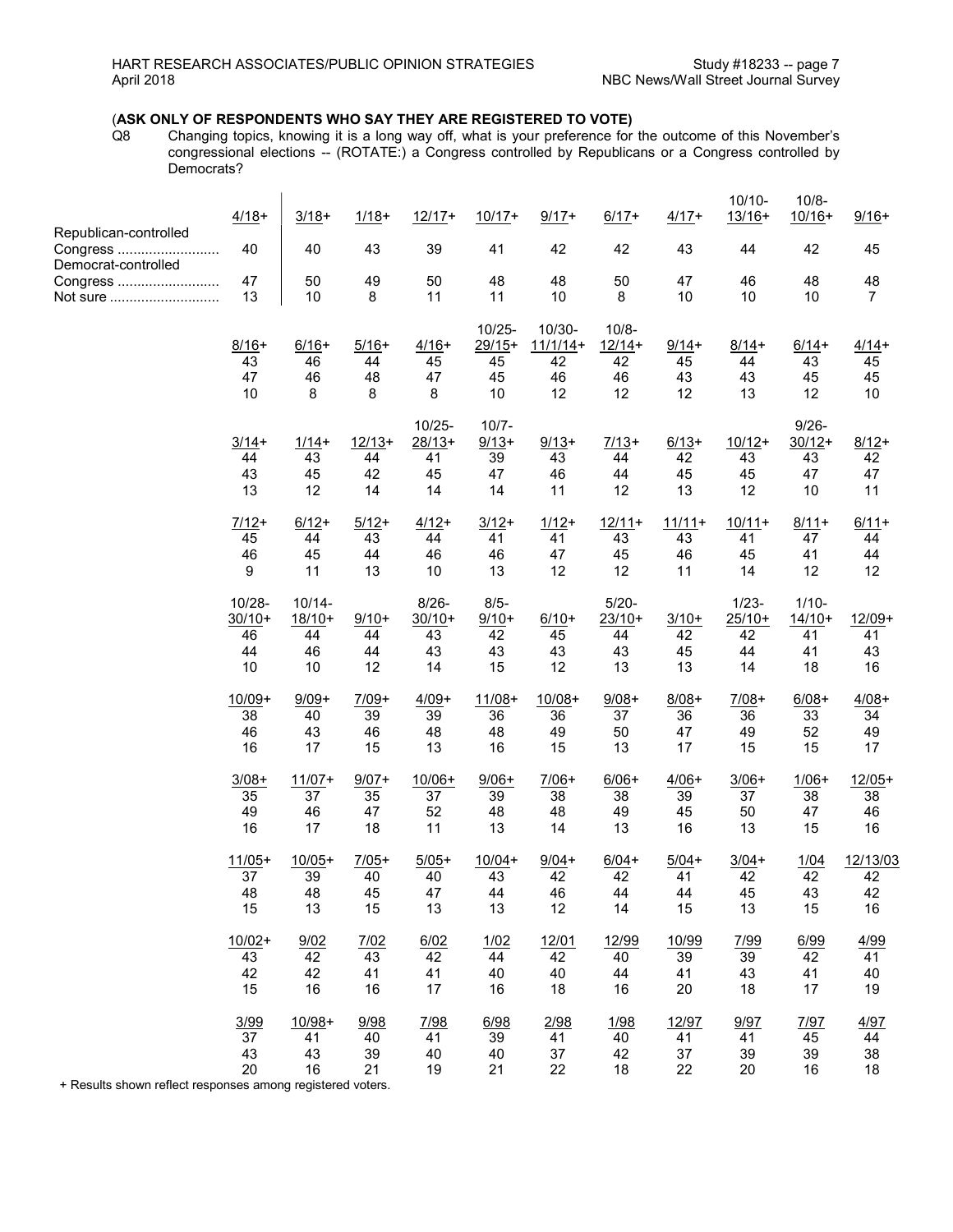# (ASK ONLY OF RESPONDENTS WHO SAY THEY ARE REGISTERED TO VOTE)<br>Q9 Will your vote for Congress in November 2018 be a vote to send a message

Will your vote for Congress in November 2018 be a vote to send a message that we need...(ROTATE :1-2) +

| $\overline{27}$<br>77<br>9<br>40<br>More Democrats to be a check and balance to Donald Trump and Congressional Republicans<br>More Republicans who will help Donald Trump and Congressional Republicans pass their agenda<br>28<br>3<br>63<br>14<br>29<br>18<br>52<br>24<br>$\sqrt{3}$<br>1<br>1<br>$\mathcal{P}$<br>3<br>4<br>+ Results shown reflect responses among registered voters.<br>October 2017 +<br><u>TOT</u><br>Dem<br><u>Ind</u> ^<br><u>GOP</u><br>46<br>79<br>10<br>More Democrats to be a check and balance to Donald Trump and Congressional Republicans<br>71<br>More Republicans who will help Donald Trump and Congressional Republicans pass their agenda<br>28<br>18<br>17<br>1<br>3<br>+ Results shown reflect responses among registered voters.<br><sup>^</sup> Cell-size among Independents too small to report.<br>June 2017 Trend +<br>тот<br><u>GOP</u><br>Dem<br>Ind<br>39<br>9<br>More Democrats to be a check and balance to Donald Trump and Congressional Republicans<br>69<br>30<br>21<br>More Republicans who will help Donald Trump and Congressional Republicans pass their agenda<br>29<br>65<br>1 |    | тот | Dem | <u>Ind</u> | <b>GOP</b> |
|--------------------------------------------------------------------------------------------------------------------------------------------------------------------------------------------------------------------------------------------------------------------------------------------------------------------------------------------------------------------------------------------------------------------------------------------------------------------------------------------------------------------------------------------------------------------------------------------------------------------------------------------------------------------------------------------------------------------------------------------------------------------------------------------------------------------------------------------------------------------------------------------------------------------------------------------------------------------------------------------------------------------------------------------------------------------------------------------------------------------------------------------|----|-----|-----|------------|------------|
|                                                                                                                                                                                                                                                                                                                                                                                                                                                                                                                                                                                                                                                                                                                                                                                                                                                                                                                                                                                                                                                                                                                                            |    |     |     |            |            |
|                                                                                                                                                                                                                                                                                                                                                                                                                                                                                                                                                                                                                                                                                                                                                                                                                                                                                                                                                                                                                                                                                                                                            | Or |     |     |            |            |
|                                                                                                                                                                                                                                                                                                                                                                                                                                                                                                                                                                                                                                                                                                                                                                                                                                                                                                                                                                                                                                                                                                                                            |    |     |     |            |            |
|                                                                                                                                                                                                                                                                                                                                                                                                                                                                                                                                                                                                                                                                                                                                                                                                                                                                                                                                                                                                                                                                                                                                            |    |     |     |            |            |
|                                                                                                                                                                                                                                                                                                                                                                                                                                                                                                                                                                                                                                                                                                                                                                                                                                                                                                                                                                                                                                                                                                                                            |    |     |     |            |            |
|                                                                                                                                                                                                                                                                                                                                                                                                                                                                                                                                                                                                                                                                                                                                                                                                                                                                                                                                                                                                                                                                                                                                            |    |     |     |            |            |
|                                                                                                                                                                                                                                                                                                                                                                                                                                                                                                                                                                                                                                                                                                                                                                                                                                                                                                                                                                                                                                                                                                                                            |    |     |     |            |            |
|                                                                                                                                                                                                                                                                                                                                                                                                                                                                                                                                                                                                                                                                                                                                                                                                                                                                                                                                                                                                                                                                                                                                            |    |     |     |            |            |
|                                                                                                                                                                                                                                                                                                                                                                                                                                                                                                                                                                                                                                                                                                                                                                                                                                                                                                                                                                                                                                                                                                                                            |    |     |     |            |            |
|                                                                                                                                                                                                                                                                                                                                                                                                                                                                                                                                                                                                                                                                                                                                                                                                                                                                                                                                                                                                                                                                                                                                            | Or |     |     |            |            |
|                                                                                                                                                                                                                                                                                                                                                                                                                                                                                                                                                                                                                                                                                                                                                                                                                                                                                                                                                                                                                                                                                                                                            |    |     |     |            |            |
|                                                                                                                                                                                                                                                                                                                                                                                                                                                                                                                                                                                                                                                                                                                                                                                                                                                                                                                                                                                                                                                                                                                                            |    |     |     |            |            |
|                                                                                                                                                                                                                                                                                                                                                                                                                                                                                                                                                                                                                                                                                                                                                                                                                                                                                                                                                                                                                                                                                                                                            |    |     |     |            |            |
|                                                                                                                                                                                                                                                                                                                                                                                                                                                                                                                                                                                                                                                                                                                                                                                                                                                                                                                                                                                                                                                                                                                                            |    |     |     |            |            |
|                                                                                                                                                                                                                                                                                                                                                                                                                                                                                                                                                                                                                                                                                                                                                                                                                                                                                                                                                                                                                                                                                                                                            |    |     |     |            |            |
|                                                                                                                                                                                                                                                                                                                                                                                                                                                                                                                                                                                                                                                                                                                                                                                                                                                                                                                                                                                                                                                                                                                                            |    |     |     |            |            |
|                                                                                                                                                                                                                                                                                                                                                                                                                                                                                                                                                                                                                                                                                                                                                                                                                                                                                                                                                                                                                                                                                                                                            |    |     |     |            |            |
|                                                                                                                                                                                                                                                                                                                                                                                                                                                                                                                                                                                                                                                                                                                                                                                                                                                                                                                                                                                                                                                                                                                                            |    |     |     |            |            |
|                                                                                                                                                                                                                                                                                                                                                                                                                                                                                                                                                                                                                                                                                                                                                                                                                                                                                                                                                                                                                                                                                                                                            | Or |     |     |            |            |
| 25<br>23<br>46                                                                                                                                                                                                                                                                                                                                                                                                                                                                                                                                                                                                                                                                                                                                                                                                                                                                                                                                                                                                                                                                                                                             |    |     |     |            |            |
| $\boldsymbol{2}$<br>$\mathbf{1}$<br>$\mathbf{1}$<br>1                                                                                                                                                                                                                                                                                                                                                                                                                                                                                                                                                                                                                                                                                                                                                                                                                                                                                                                                                                                                                                                                                      |    |     |     |            |            |
| 3<br>$\overline{2}$<br>3<br>$\overline{2}$<br>+ Results shown reflect responses among registered voters.                                                                                                                                                                                                                                                                                                                                                                                                                                                                                                                                                                                                                                                                                                                                                                                                                                                                                                                                                                                                                                   |    |     |     |            |            |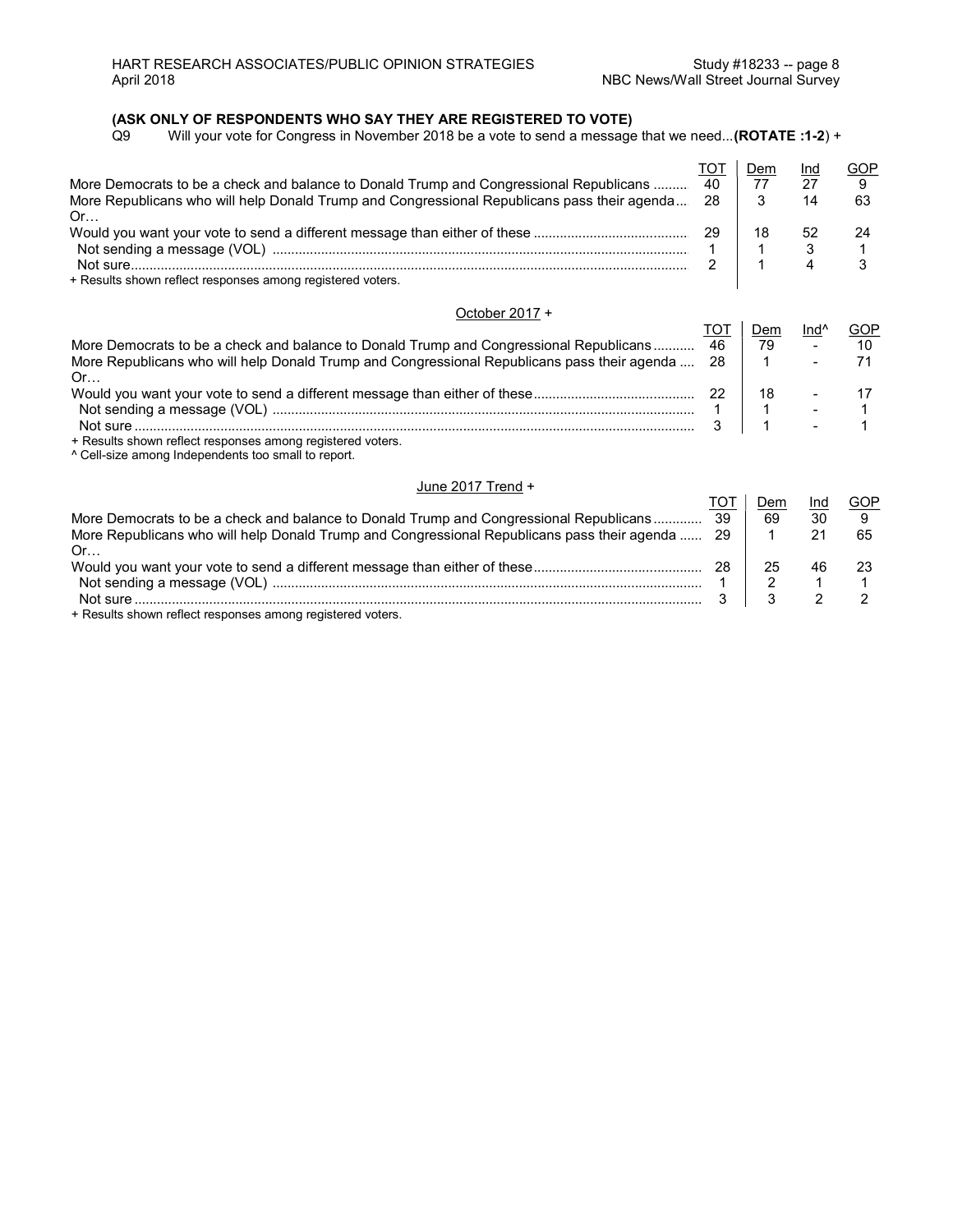Q10 Now, when it comes to (READ ITEM) which party do you think would do a better job--the Democratic Party, the Republican Party, or both about the same? If you think that neither would do a good job, please just say so. (RANDOMIZE)

| THIS TABLE HAS BEEN RANKED BY THE PERCENTAGE WHO GIVE THE ADVANTAGE TO THE DEMOCRATIC PARTY |                  |              |            |                   |         |                |  |
|---------------------------------------------------------------------------------------------|------------------|--------------|------------|-------------------|---------|----------------|--|
|                                                                                             | Party            | Democratic   | Republican | <b>Both About</b> |         | Not            |  |
|                                                                                             | <b>Advantage</b> | <b>Party</b> | Party      | The Same          | Neither | <b>Sure</b>    |  |
| Dealing with the issue of                                                                   |                  |              |            |                   |         |                |  |
| sexual harassment                                                                           |                  |              |            |                   |         |                |  |
|                                                                                             | D-20             | 30           | 10         | 29                | 27      | 4              |  |
| December 2017                                                                               | $D-24$           | 34           | 10         | 21                | 33      | $\overline{c}$ |  |
|                                                                                             | D-12             | 25           | 13         | 25                | 24      | 13             |  |
|                                                                                             |                  |              |            |                   |         |                |  |
| Dealing with health care                                                                    |                  |              |            |                   |         |                |  |
|                                                                                             | D-18             | 40           | 22         | 13                | 21      | 4              |  |
|                                                                                             | D-17             | 43           | 26         | 12                | 18      | 1              |  |
| Oct. 30 - Nov. 1, 2014+                                                                     | $D-7$            | 39           | 32         | 12                | 15      | 2              |  |
| September 2014+                                                                             | $D-8$            | 39           | 31         | 10                | 17      | 3              |  |
| December 2013                                                                               | $D-6$            | 36           | 30         | 10                | 22      | 2              |  |
| September 2013                                                                              | $D-8$            | 37           | 29         | 14                | 18      | 2              |  |
| February 2013                                                                               | $D-16$           | 41           | 25         | 11                | 20      | 3              |  |
|                                                                                             | $D-13$           | 41           | 28         | 11                | 16      | 4              |  |
| December 2011                                                                               | $D-13$           | 39           | 26         | 15                | 18      | 2              |  |
|                                                                                             | $D-17$           | 42           | 25         | 14                | 18      | 1              |  |
| October 14-18, 2010+                                                                        | $D-10$           | 42           | 32         | 10                | 15      | 1              |  |
| August 5-9, 2010+                                                                           | D-10             | 40           | 30         | 12                | 16      | 2              |  |
|                                                                                             | $D-9$            | 37           | 28         | 15                | 19      | 1              |  |
|                                                                                             | $D-17$           | 40           | 23         | 15                | 19      | 3              |  |
|                                                                                             | $D-31$           | 49           | 18         | 12                | 16      | 5              |  |
| January 2008                                                                                | $D-36$           | 51           | 15         | 17                | 12      | 5              |  |
|                                                                                             | $D-36$           | 49           | 13         | 14                | 21      | 3              |  |
|                                                                                             | $D-31$           | 43           | 12         | 21                | 19      | 5              |  |
| November 2005                                                                               | $D-26$           | 43           | 17         | 17                | 18      | 5              |  |
| December 2004                                                                               | $D-18$           | 39           | 21         | 23                | 11      | 6              |  |
| January 2004                                                                                | $D-26$           | 48           | 22         | 18                | 10      | 2              |  |
| December 13, 2003                                                                           | $D-18$           | 43           | 25         | 14                | 13      | 6              |  |
| October 2002+                                                                               | $D-25$           | 46           | 21         | 19                | 11      | 3              |  |
|                                                                                             | $D-22$           | 38           |            |                   |         |                |  |
|                                                                                             |                  |              | 16         | 23                | 18      | 5              |  |
|                                                                                             | $D-21$           | 41           | 20         | 21                | 12      | 6              |  |
| December 1999                                                                               | $D-26$           | 43           | 17         | 21                | 13      | 6              |  |
|                                                                                             | $D-24$           | 42           | 18         | 23                | 12      | 5              |  |
| October 1998+                                                                               | $D-20$           | 41           | 21         | 26                | 8       | 4              |  |
| September 1998                                                                              | $D-20$           | 40           | 20         | 24                | 13      | 3              |  |
|                                                                                             | $D-13$           | 25           | 12         | 34                | 23      | 6              |  |
|                                                                                             | $D-20$           | 42           | 22         | 16                | 17      | 3              |  |
| December 1995                                                                               | $D-21$           | 43           | 22         | 13                | 16      | 6              |  |
| October 1994                                                                                | D-12             | 37           | 25         | 12                | 20      | 6              |  |
|                                                                                             | D-16             | 37           | 21         | 18                | 18      | 6              |  |
|                                                                                             | $D-9$            | 26           | 17         | 38                | 15      | 4              |  |
| October 1993                                                                                | $D-28$           | 44           | 16         | 16                | 18      | 6              |  |
|                                                                                             | D-48             | 57           | 9          | 17                | 12      | 5              |  |
|                                                                                             | $D-34$           | 44           | 10         | 21                | 19      | 6              |  |
|                                                                                             | $D-36$           | 48           | 12         | 17                | 18      | 5              |  |
| October 1991+                                                                               | $D-34$           | 46           | 12         | 18                | 16      | 8              |  |
| October 1991                                                                                | $D-23$           | 39           | 16         | 24                | 12      | 9              |  |
|                                                                                             |                  |              |            |                   |         |                |  |
| <b>Reducing gun violence</b>                                                                |                  |              |            |                   |         |                |  |
|                                                                                             | $D-18$           | 35           | 17         | 13                | 31      | 4              |  |
| February 2013                                                                               | $D-15$           | 34           | 19         | 14                | 29      | $\overline{4}$ |  |

+ Results shown reflect responses among registered voters.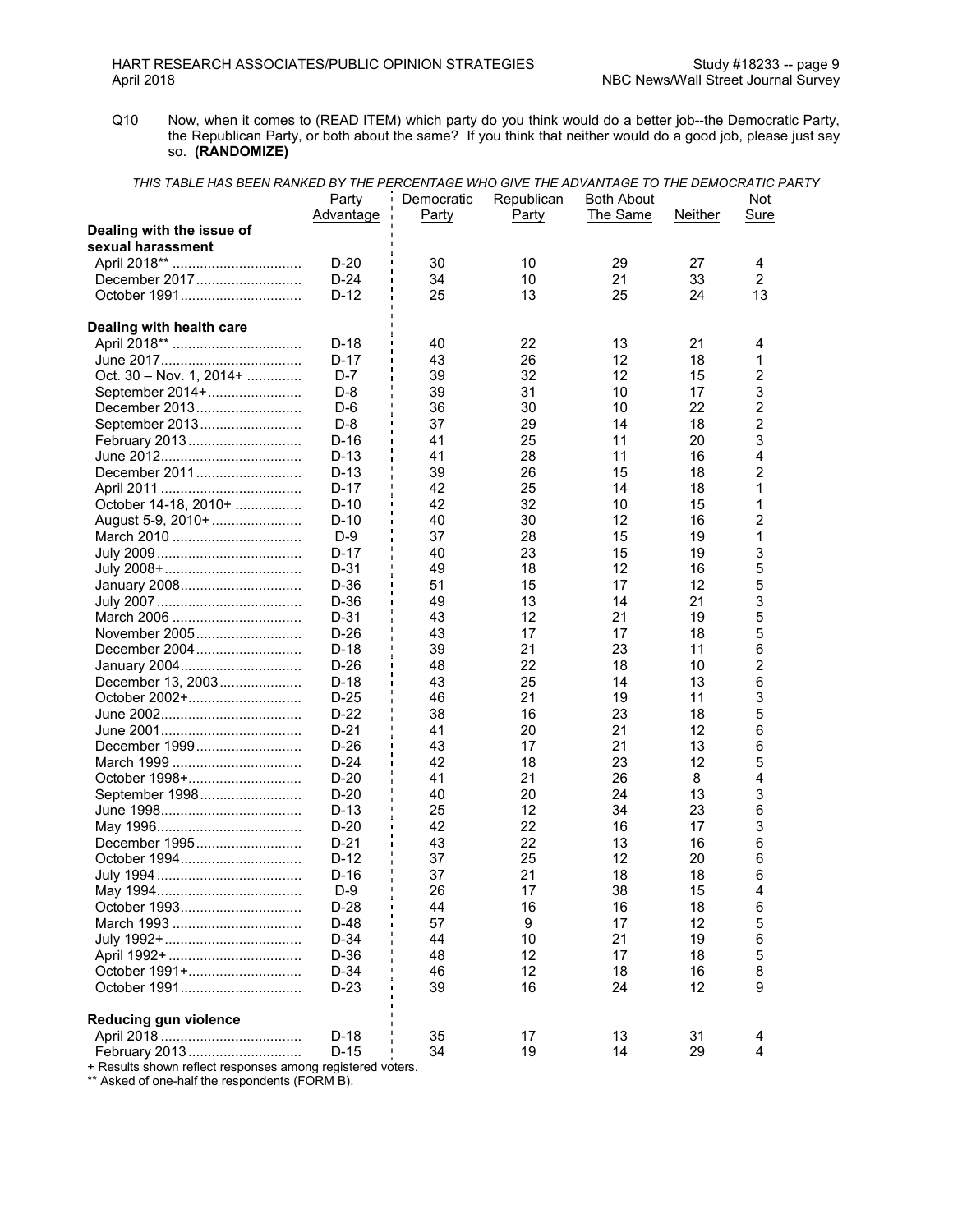THIS TABLE HAS BEEN RANKED BY THE PERCENTAGE WHO GIVE THE ADVANTAGE TO THE DEMOCRATIC PARTY

| Q10 (Cont'd)                         | Party                        | Democratic   | Republican | <b>Both About</b> |         | Not            |
|--------------------------------------|------------------------------|--------------|------------|-------------------|---------|----------------|
|                                      | <u>Advantage</u>             | <b>Party</b> | Party      | The Same          | Neither | <b>Sure</b>    |
| Dealing with immigration             |                              |              |            |                   |         |                |
|                                      | $D-7$                        | 36           | 29         | 15                | 17      | 3              |
|                                      | D-6                          | 38           | 32         | 13                | 16      | 1              |
|                                      | $D-4$                        | 39           | 35         | 12                | 12      | 2              |
|                                      | $R-2$                        | 30           | 32         | 14                | 21      | 3              |
| September 2014+                      | $R-7$                        | 28           | 35         | 15                | 19      | 3              |
| December 2013                        | $D-5$                        | 31           | 26         | 16                | 21      | 6              |
| September 2013                       | $D-4$                        | 30           | 26         | 18                | 21      | 5              |
| February 2013                        | $D-6$                        | 33           | 27         | 15                | 20      | 5              |
|                                      | $D-3$                        | 33           | 30         | 14                | 17      | 6              |
|                                      | $R-7$                        | 25           | 32         | 18                | 23      | 2              |
| October 14-18, 2010+                 | $R-10$                       | 26           | 36         | 15                | 17      | 6              |
| August 5-9, 2010+                    | $R-5$                        | 27           | 32         | 15                | 22      | 4              |
| May 20-23, 2010                      | $\overline{\phantom{a}}$     | 23           | 23         | 27                | 23      | 4              |
|                                      | $\overline{\phantom{a}}$     | 27           | 27         | 15                | 21      | 10             |
| January 2008                         | $D-4$                        | 29           | 25         | 26                | 14      | 6              |
|                                      | $D-10$                       | 29           | 19         | 19                | 26      | 7              |
| October 13-16, 2006+                 | $D-3$                        | 28           | 25         | 21                | 19      | $\overline{7}$ |
| September 8-11, 2006+                | $D-2$                        | 24           | 22         | 21                | 22      | 11             |
| November 2005                        | $D-6$                        | 25           | 19         | 21                | 26      | 9              |
| Changing how things work in          |                              |              |            |                   |         |                |
| Washington                           |                              |              |            |                   |         |                |
|                                      | $D-4$                        | 22           | 18         | 17                | 40      | 3              |
| December 2017                        | $D-10$                       | 30           | 20         | 14                | 35      | 1              |
|                                      | $R-9$                        | 18           | 27         | 19                | 34      | 2              |
|                                      | $D-1$                        | 26           | 25         | 18                | 30      | 1              |
|                                      | $D-1$                        | 21           | 20         | 21                | 36      | $\overline{c}$ |
| Oct. 30 - Nov. 1, 2014+              | $R-2$                        | 23           | 25         | 18                | 30      | 4              |
| December 2013                        | $\qquad \qquad \blacksquare$ | 20           | 20         | 18                | 39      | 3              |
|                                      | $D-1$                        | 22           | 21         | 15                | 38      | 4              |
|                                      | $D-5$                        | 23           | 18         | 19                | 39      | 1              |
| October 14-18, 2010+                 | $D-4$                        | 27           | 23         | 16                | 31      | 3              |
| <b>Dealing with Russia</b>           |                              |              |            |                   |         |                |
|                                      | $D-3$                        | 31           | 28         | 14                | 21      | 6              |
| <b>RELATED TREND</b>                 |                              |              |            |                   |         |                |
| <b>Dealing with the Soviet Union</b> |                              |              |            |                   |         |                |
| November 1989                        | R-30                         | 13           | 43         | 28                | 6       | 10             |

+ Results shown reflect responses among registered voters.

\* Asked of one-half the respondents (FORM A).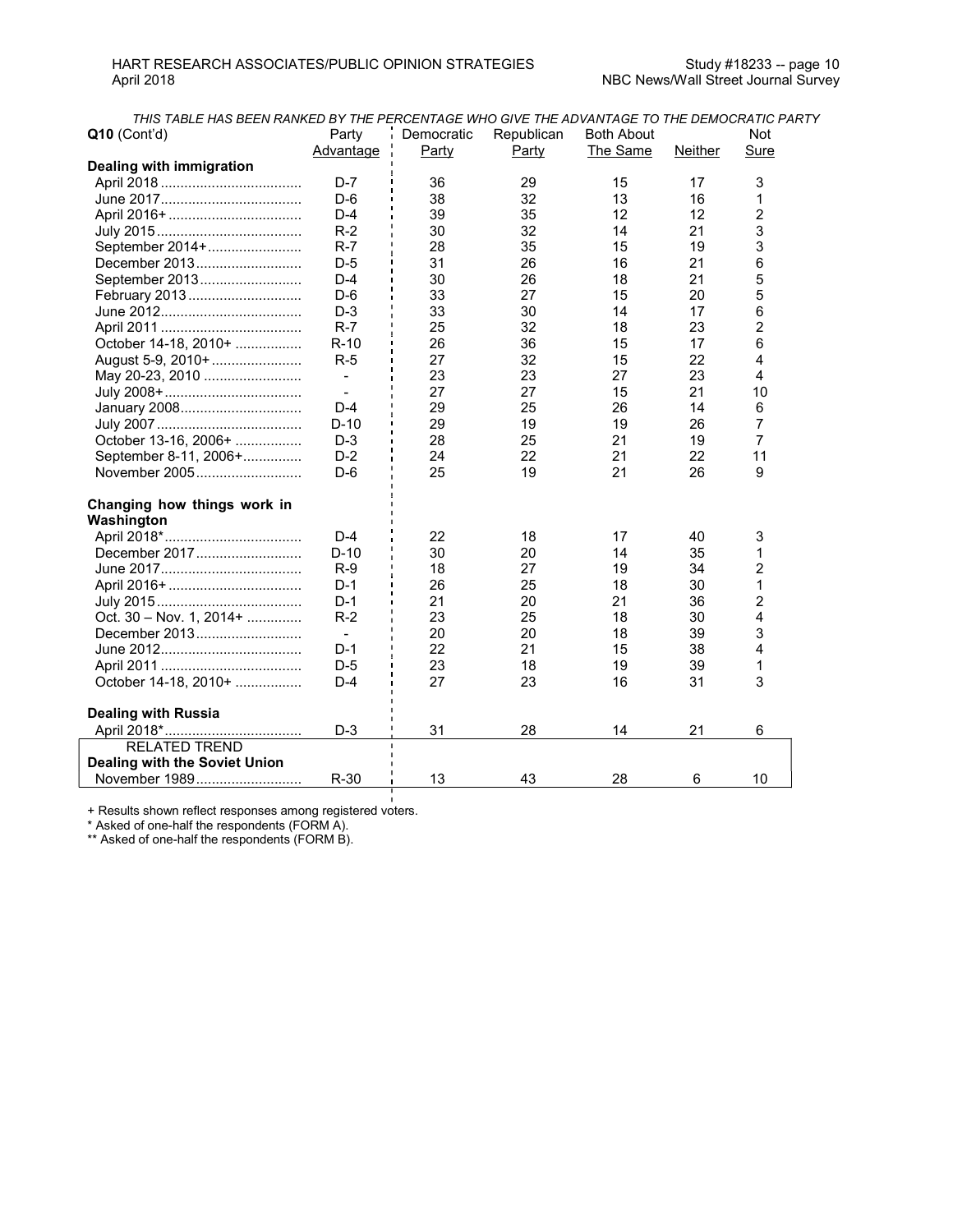THIS TABLE HAS BEEN RANKED BY THE PERCENTAGE WHO GIVE THE ADVANTAGE TO THE DEMOCRATIC PARTY

| Q10 (Cont'd)                        | Party<br><u>Advantage</u> | Democratic<br>Party | Republican<br><b>Party</b> | <b>Both About</b><br>The Same | <b>Neither</b> | Not<br><u>Sure</u>        |
|-------------------------------------|---------------------------|---------------------|----------------------------|-------------------------------|----------------|---------------------------|
| <b>Dealing with taxes</b>           |                           |                     |                            |                               |                |                           |
|                                     | $R-2$                     | 29                  | 31                         | 16                            | 19             | 5                         |
| December 2017                       | $D-4$                     | 33                  | 29                         | 15                            | 21             | 2                         |
|                                     | $R-4$                     | 29                  | 33                         | 19                            | 16             | 3                         |
| September 2014+                     | $R-4$                     | 29                  | 33                         | 17                            | 17             | $\ensuremath{\mathsf{3}}$ |
| February 2013                       | $D-3$                     | 35                  | 32                         | 13                            | 17             | 3                         |
|                                     | $R-2$                     | 32                  | 34                         | 12                            | 18             | 4                         |
| December 2011                       | $R-2$                     | 31                  | 33                         | 16                            | 17             | 3                         |
|                                     | $R-2$                     | 30                  | 32                         | 17                            | 20             | 1                         |
| October 14-18, 2010+                | $R-6$                     | 31                  | 37                         | 13                            | 15             | 4                         |
| August 5-9, 2010+                   | $R-8$                     | 27                  | 35                         | 16                            | 19             | 3                         |
|                                     | R-11                      | 25<br>п             | 36                         | 19                            | 18             | $\overline{c}$            |
|                                     | $R-7$                     | 28                  | 35                         | 17                            | 16             | 4                         |
|                                     | $D-1$                     | 37                  | 36                         | 8                             | 15             | 4                         |
| January 2008                        | $D-5$                     | 36                  | 31                         | 17                            | 12             | 4                         |
|                                     | $D-9$                     | 36                  | 27                         | 14                            | 18             | 5                         |
|                                     | $D-9$                     | 35                  | 26                         | 21                            | 15             | 3                         |
| November 2005                       | $D-10$                    | 40<br>f.            | 30                         | 14                            | 12             | 4                         |
| January 2004                        | $R-2$                     | 35                  | 37                         | 16                            | 10             | $\overline{c}$            |
| December 13, 2003                   | $R-3$                     | 34                  | 37                         | 12                            | 9              | 9                         |
| October 2002+                       | $R-5$                     | 31                  | 36                         | 17                            | 11             | 5                         |
|                                     | $R-6$                     | 27                  | 33                         | 20                            | 15             | 5                         |
|                                     | $R-8$                     | 28                  | 36                         | 20                            | 11             | 5                         |
| December 1999                       | $R-3$                     | 30                  | 33                         | 19                            | 13             | 5                         |
|                                     | $R-6$                     | 29                  | 35                         | 20                            | 12             | 4                         |
| September 1997                      | $R-5$                     | 26                  | 31                         | 20                            | 16             | $\overline{7}$            |
| October 1998+                       | $\overline{\phantom{0}}$  | 32                  | 32                         | 21                            | 10             | 5                         |
| September 1998                      | $R-6$                     | 29                  | 35                         | 22                            | 11             | 3                         |
| October 1996                        | $R-5$                     | 30                  | 35                         | 15                            | 13             | 7                         |
|                                     | $R-9$                     | 25                  | 34                         | 17                            | 19             | 5                         |
| December 1995                       | $R-8$                     | 26                  | 34                         | 14                            | 20             | 6                         |
|                                     | $R-13$                    | 22<br>п             | 35                         | 15                            | 22             | 6                         |
| November 1994                       | $R-13$                    | 23<br>f.            | 36                         | 16                            | 17             | 8                         |
| October 1994                        | $R-15$                    | 23                  | 38                         | 17                            | 18             | 4                         |
| October 1993                        | $R-11$                    | 23                  | 34                         | 16                            | 23             | 4                         |
| <b>Reducing the federal deficit</b> |                           |                     |                            |                               |                |                           |
|                                     | $R-6$                     | 22                  | 28                         | 14                            | 33             | 3                         |
| September 2014+                     | $R-18$                    | 21                  | 39                         | 13                            | 22             | 5                         |
| September 2013                      | $R-13$                    | 22                  | 35                         | 18                            | 22             | 3                         |
| February 2013                       | $R-6$                     | 25                  | 31                         | 16                            | 26             | $\overline{c}$            |
|                                     | $R-12$                    | 25                  | 37                         | 13                            | 23             | 2                         |
| December 2011                       | R-11                      | 23                  | 34                         | 18                            | 22             | 3                         |
|                                     | $R-12$                    | 21                  | 33                         | 19                            | 25             | 2                         |
| October 14-18, 2010+                | $R-6$                     | 28                  | 34                         | 13                            | 21             | 4                         |
| August 5-9, 2010+                   | $R-9$                     | 24                  | 33                         | 15                            | 25             | 3                         |
|                                     | $R-6$                     | 24                  | 30                         | 18                            | 25             | 3                         |
|                                     | $R-6$                     | 25                  | 31                         | 18                            | 22             | 4                         |
| January 2008                        | $D-22$                    | 42                  | 20                         | 17                            | 15             | 6                         |
|                                     | $D-25$                    | 43                  | 18                         | 14                            | 21             | 4                         |
| November 2005                       | $D-19$                    | 38                  | 19                         | 15                            | 22             | 6                         |
| January 2004                        | $D-11$                    | 37                  | 26                         | 18                            | 15             | 4                         |
| December 13, 2003                   | $D-13$                    | 38                  | 25                         | 12                            | 16             | 10                        |
| September 1997                      | $R-8$                     | 23                  | 31                         | 22                            | 18             | 6                         |
| October 1996                        | $R-3$                     | 29                  | 32                         | 11                            | 19             | 9                         |
|                                     | $R-21$                    | 16                  | 37                         | 17                            | 26             | 4                         |
| October 1993                        | $D-4$                     | 27                  | 23                         | 27                            | 18             | 5                         |
|                                     | $D-23$                    | 39                  | 16                         | 23                            | 18             | 4                         |
|                                     | $D-1$                     | 20                  | 19                         | 18                            | 37             | 6                         |
| October 1991+                       | $R-5$                     | 24                  | 29                         | 16                            | 24             | 7                         |
| October 1990+                       | $R-2$                     | 25                  | 27                         | 19                            | 23             | 6                         |

+ Results shown reflect responses among registered voters.

\* Asked of one-half the respondents (FORM A).

\*\* Asked of one-half the respondents (FORM B).

THIS TABLE HAS BEEN RANKED BY THE PERCENTAGE WHO GIVE THE ADVANTAGE TO THE DEMOCRATIC PARTY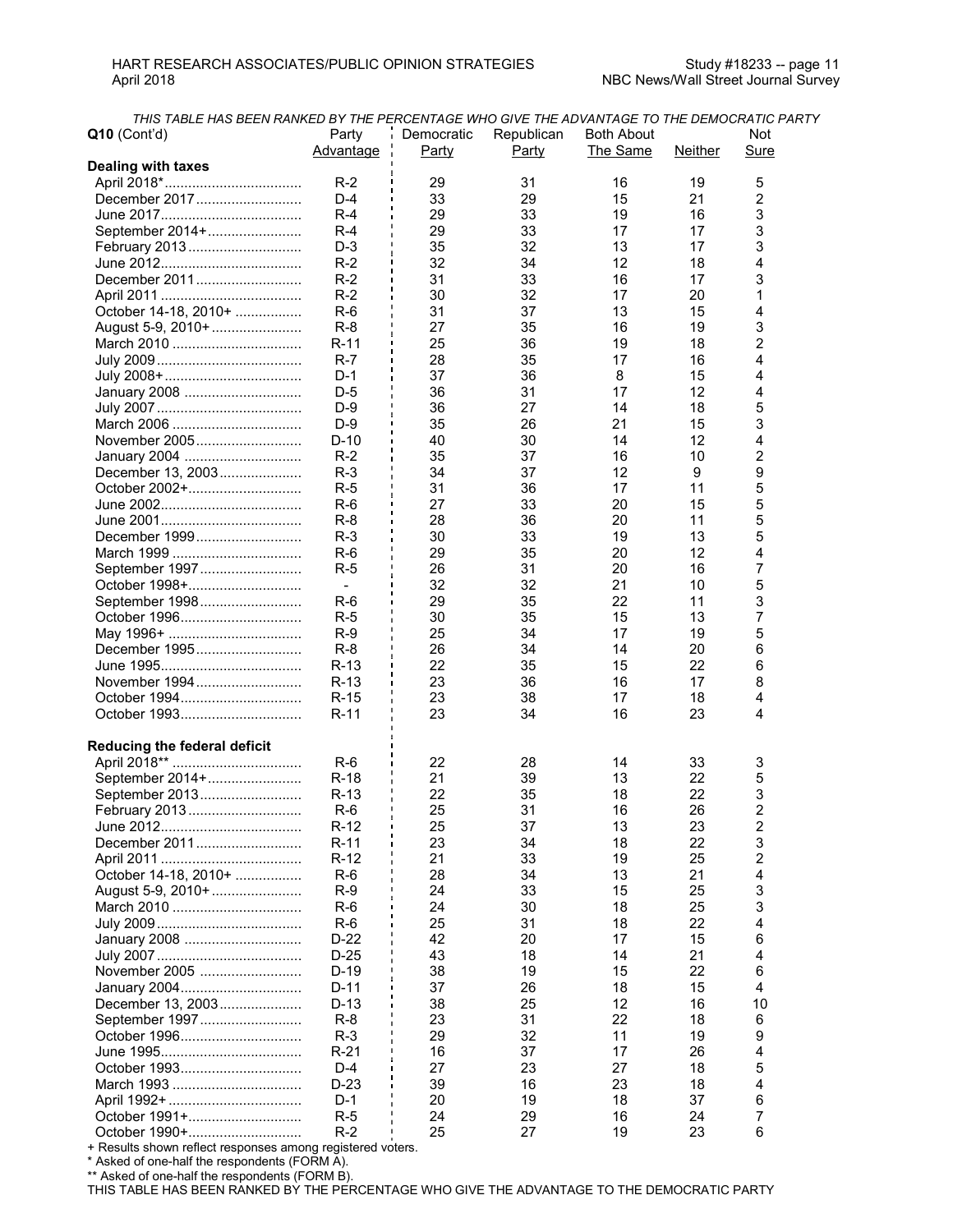| Party     | Democratic                                                                                                             | Republican | <b>Both About</b> |         | Not  |
|-----------|------------------------------------------------------------------------------------------------------------------------|------------|-------------------|---------|------|
| Advantage | Party                                                                                                                  | Party      | The Same          | Neither | Sure |
|           |                                                                                                                        |            |                   |         |      |
|           |                                                                                                                        |            |                   |         |      |
| R-6       | 26                                                                                                                     | 34         | 19                | 16      | 5    |
| $D-3$     | 28                                                                                                                     | 25         | 23                | 15      | 9    |
| $D-10$    | 31                                                                                                                     | 21         | 23                | 14      | 11   |
| R-11      | 25                                                                                                                     | 36         | 23                | 10      | 6    |
| R-5       | 29                                                                                                                     | 33         | 19                | 8       | 11   |
| $R-7$     | 24                                                                                                                     | 31         | 22                | 12      | 11   |
| $R-15$    | 22                                                                                                                     | 37         | 21                | 11      | 9    |
| $R-13$    | 22                                                                                                                     | 35         | 25                | 11      |      |
| $R-19$    | 20                                                                                                                     | 39         | 13                | 20      | 8    |
| $R-9$     | 23                                                                                                                     | 32         | 24                | 15      | 6    |
| $R - 8$   | 24                                                                                                                     | 32         | 21                | 12      | 11   |
| $R-1$     | 25                                                                                                                     | 26         | 31                | 9       | 9    |
| $R-14$    | 22                                                                                                                     | 36         | 21                | 10      | 11   |
| R-13      | 22                                                                                                                     | 35         | 24                | 9       | 10   |
|           | November 2005<br>January 2004<br>December 13, 2003<br>December 1995<br>January 1992+<br>October 1991+<br>October 1990+ |            |                   |         |      |

+ Results shown reflect responses among registered voters.

\* Asked of one-half the respondents (FORM A).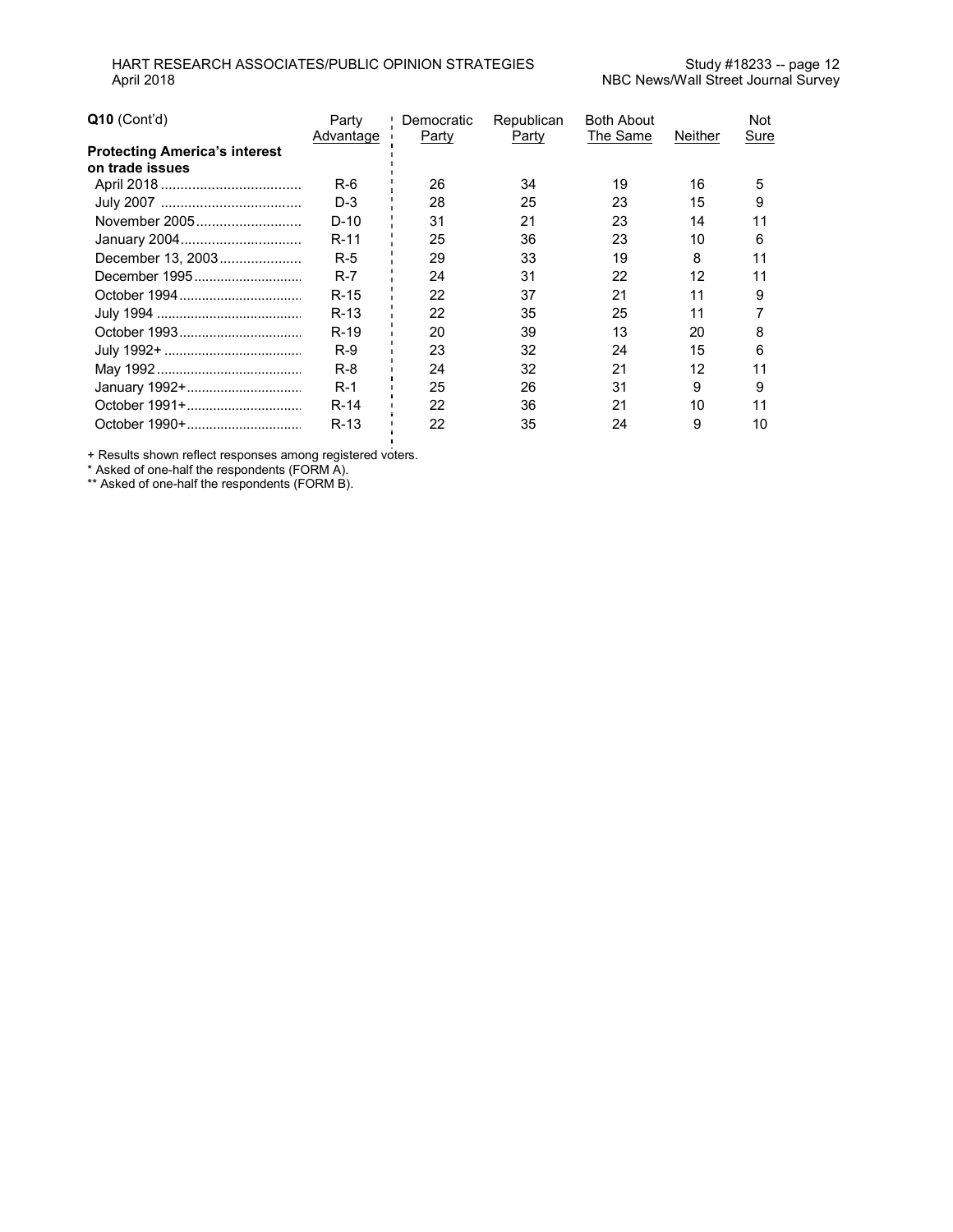THIS TABLE HAS BEEN RANKED BY THE PERCENTAGE WHO GIVE THE ADVANTAGE TO THE DEMOCRATIC PARTY

| <b>Q10</b> (Cont'd)      | Party                        | Democratic   | Republican | <b>Both About</b> |                | Not                          |
|--------------------------|------------------------------|--------------|------------|-------------------|----------------|------------------------------|
|                          | <u>Advantage</u>             | <b>Party</b> | Party      | The Same          | <b>Neither</b> | <u>Sure</u>                  |
| Dealing with the economy |                              |              |            |                   |                |                              |
|                          | R-7                          | 28           | 35         | 19                | 16             | 2                            |
| December 2017            | D-5                          | 35           | 30         | 14                | 19             | $\overline{c}$               |
|                          | $R-7$                        | 29           | 36         | 18                | 15             | 2                            |
|                          | $R-3$                        | 34           | 37         | 16                | 12             | 1                            |
|                          | $R-6$                        | 31           | 37         | 15                | 15             | 2                            |
| Oct. 30 - Nov. 1, 2014 + | $R-9$                        | 30           | 39         | 15                | 16             | $\qquad \qquad \blacksquare$ |
| September 2014+          | $R-10$                       | 26           | 36         | 17                | 18             | 3                            |
| December 2013            | R-10                         | 26           | 36         | 17                | 19             | $\overline{c}$               |
| September 2013           | $R-4$                        | 29           | 33         | 19                | 17             | $\mathbf 2$                  |
| February 2013            | $D-2$                        | 32           | 30         | 16                | 20             | $\overline{\mathbf{c}}$      |
|                          | $R-6$                        | 31           | 37         | 13                | 16             | 3                            |
| December 2011            | $R-3$                        | 28           | 31         | 18                | 20             | 3                            |
|                          |                              | 29           | 29         | 20                | 20             | 2                            |
|                          | $\blacksquare$               |              |            |                   |                |                              |
| October 14-18, 2010+     | $R-1$                        | 35<br>32     | 36         | 14                | 14             | 1                            |
| August 5-9, 2010+        | $R-2$                        |              | 34         | 16                | 17             | 2                            |
|                          | $\qquad \qquad \blacksquare$ | 31           | 31         | 18                | 18             | 2                            |
|                          | D-6                          | 35           | 29         | 19                | 14             | 3                            |
|                          | $D-16$                       | 41           | 25         | 14                | 14             | 6                            |
| January 2008             | $D-18$                       | 43           | 25         | 21                | 8              | 3                            |
|                          | $D-15$                       | 41           | 26         | 17                | 12             | 4                            |
| October 13-16, 2006+     | $D-13$                       | 43           | 30         | 17                | 7              | 3                            |
| September 2006+          | $D-12$                       | 40           | 28         | 17                | 10             | 5                            |
|                          | $D-12$                       | 39           | 27         | 20                | 11             | $\mathsf 3$                  |
| November 2005            | D-14                         | 39           | 25         | 17                | 14             | 5                            |
| December 2004            | $D-9$                        | 39           | 30         | 20                | 7              | 4                            |
|                          | D-8                          | 40           | 32         | 19                | $\overline{7}$ | 2                            |
| January 2004+            | $R-2$                        | 36           | 38         | 15                | 8              | 2                            |
| December 13, 2003        | $R-1$                        | 37           | 38         | 14                | 7              | 5                            |
| October 2002+            | D-6                          | 36           | 30         | 21                | 9              | 4                            |
|                          | D-1                          | 32           | 31         | 24                | 9              | 4                            |
|                          | D-6                          | 37           | 31         | 20                | 6              | 6                            |
| December 1999            | $D-3$                        | 34           | 31         | 24                | 7              | 4                            |
|                          | D-6                          | 35           | 29         | 26                | 6              | 4                            |
| September 1998           | $\blacksquare$               | 31           | 31         | 29                | 6              | 3                            |
| September 1997           | $R-9$                        | 25           | 34         | 26                | 9              | 6                            |
| October 1996             | D-4                          | 36           | 32         | 15                | 10             | 7                            |
|                          | $R-4$                        | 26           | 30         | 27                | 14             | 3                            |
| December 1995            | $R-8$                        | 22           | 30         | 27                | 17             | 4                            |
|                          | $R-12$                       | 17           | 29         | 29                | 23             | $\mathbf 2$                  |
| October 1994             | $R-8$                        | 22           | 30         | 28                | 16             | 4                            |
|                          | $R-11$                       | 18           | 29         | 32                | 17             | 4                            |
|                          | R-5                          | 21           | 26         | 39                | 12             | $\overline{\mathbf{c}}$      |
| October 1993             | $R-5$                        | 22           | 27         | 20                | 28             | 3                            |
|                          | $D-16$                       | 34           | 18         | 34                | 11             | 3                            |
|                          | $D-8$                        | 26           | 18         | 35                | 18             | 3                            |
|                          | $D-6$                        | 29           | 23         | 26                | 17             | 5                            |
| January 1992+            | $D-5$                        | 28           | 23         | 33                | 12             | 4                            |
| October 1991+            | $R-1$                        | 27           | 28         | 26                | 14             | 5                            |
|                          |                              |              |            |                   |                |                              |

+ Results shown reflect responses among registered voters.

\* Asked of one-half the respondents (FORM A).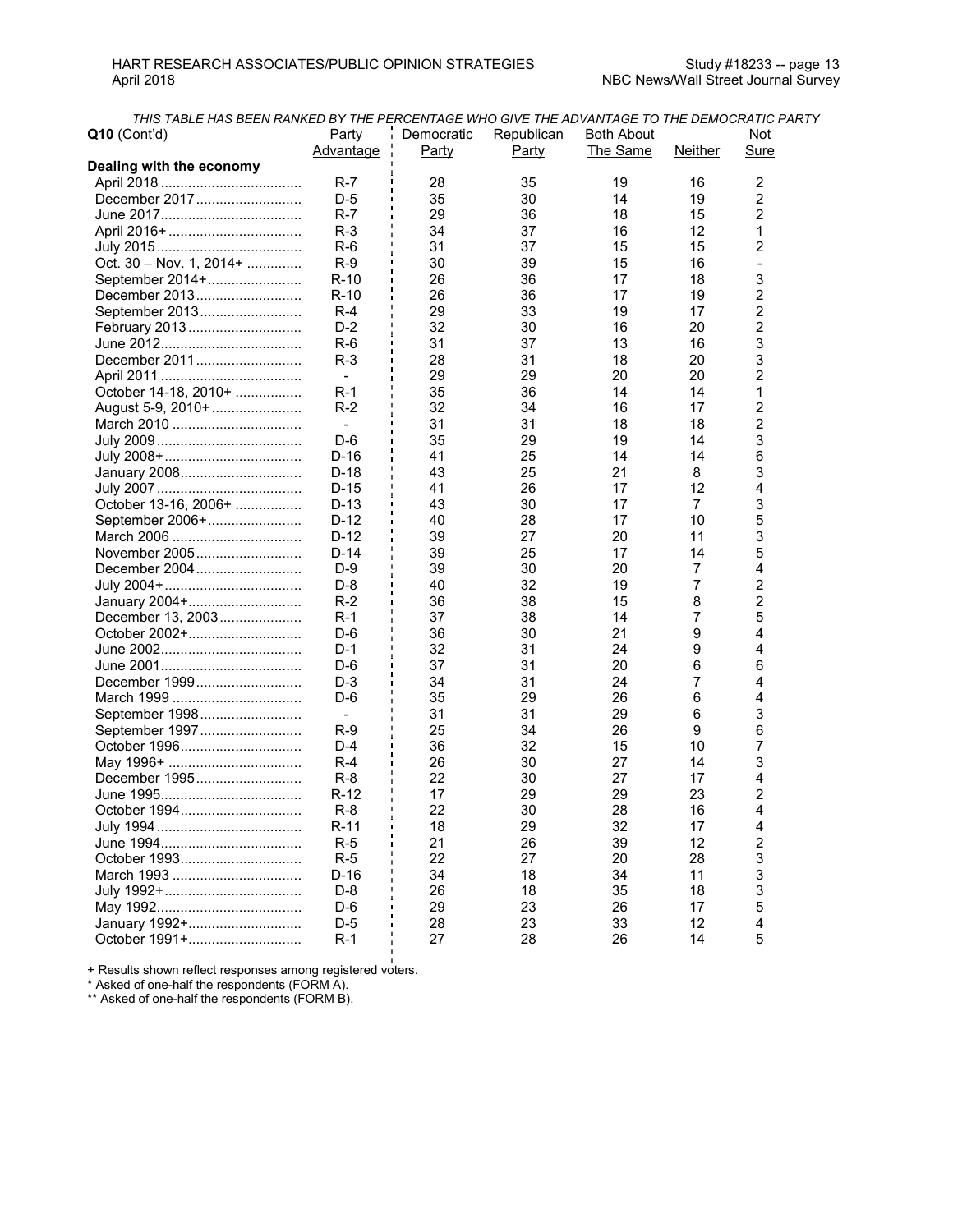## Now, moving on...<br>Q11 Do you this

Do you think the new tax reform bill recently signed into law by President Trump is a good idea or bad idea? If you do not have an opinion either way, please just say so. (If Good idea/Bad idea, ask:) And, do you feel that way strongly, or not so strongly?

|                        |    | 1/18 | $12/17$ <sup>1</sup> |    |
|------------------------|----|------|----------------------|----|
| <b>TOTAL GOOD IDEA</b> | 27 | 30   | 24                   | 25 |
|                        | 20 | 25   | 20                   | 20 |
| Not so strongly        |    | 5    |                      | 5  |
| <b>TOTAL BAD IDEA</b>  | 36 | 38   |                      | 35 |
| Not so strongly        | 6  | 5    |                      |    |
|                        | 30 | 33   | 37                   |    |
| Do not have an opinion | 34 | 30   | 34                   | 39 |
|                        | 3  |      |                      |    |

 $1$ Prior to January 2018, the question was phrased, "Do you think that President Trump's tax plan is a good idea or bad idea?"

#### (ROTATE Q12-13)

Q12 I'm going to read you two statements and please tell me which one best describes how you feel about the impact of the new tax plan? The impact will be… (ROTATE)

| More of a negative because it will increase the federal deficit |     |
|-----------------------------------------------------------------|-----|
| and mostly benefit the wealthy and big corporations             | 53  |
| More of a positive because it will improve the economy,         |     |
| increase jobs, and the average American will get a tax cut      | -39 |
|                                                                 | -1  |
|                                                                 |     |

Q13 Do you believe the new tax plan will increase the federal deficit (ROTATE TOP TO BOTTOM, BOTTOM TO TOP) a great deal, quite a bit, just some, or not at all?

|                                                                                                                                                                                                                                      | 4/18 | 10/17 <sup>1</sup> |
|--------------------------------------------------------------------------------------------------------------------------------------------------------------------------------------------------------------------------------------|------|--------------------|
|                                                                                                                                                                                                                                      | 22   | 17                 |
|                                                                                                                                                                                                                                      | 20   | 15                 |
| $Just some … … … … … … … … … … … … … … … … … … … … … … … … … … … … … … … …$                                                                                                                                                          | 33   | 24                 |
| Not at all <u>with a series and the series of the series of the series of the series of the series of the series of the series of the series of the series of the series of the series of the series of the series of the series</u> | 15   | 25                 |
|                                                                                                                                                                                                                                      | 10   | 19                 |
| <sup>1</sup> In October 2017, the question was phrased, "If President Trump's tax                                                                                                                                                    |      |                    |

plan became law do you believe it would increase the federal deficit…"

#### On another topic…

Q14 Which of the following comes closer to your opinion on America's gun laws: (ROTATE)

| Current laws, if properly enforced, are sufficient to deal with |    |
|-----------------------------------------------------------------|----|
|                                                                 |    |
| Current laws are not sufficient to deal with the issue of guns  |    |
|                                                                 | 55 |
|                                                                 |    |
|                                                                 |    |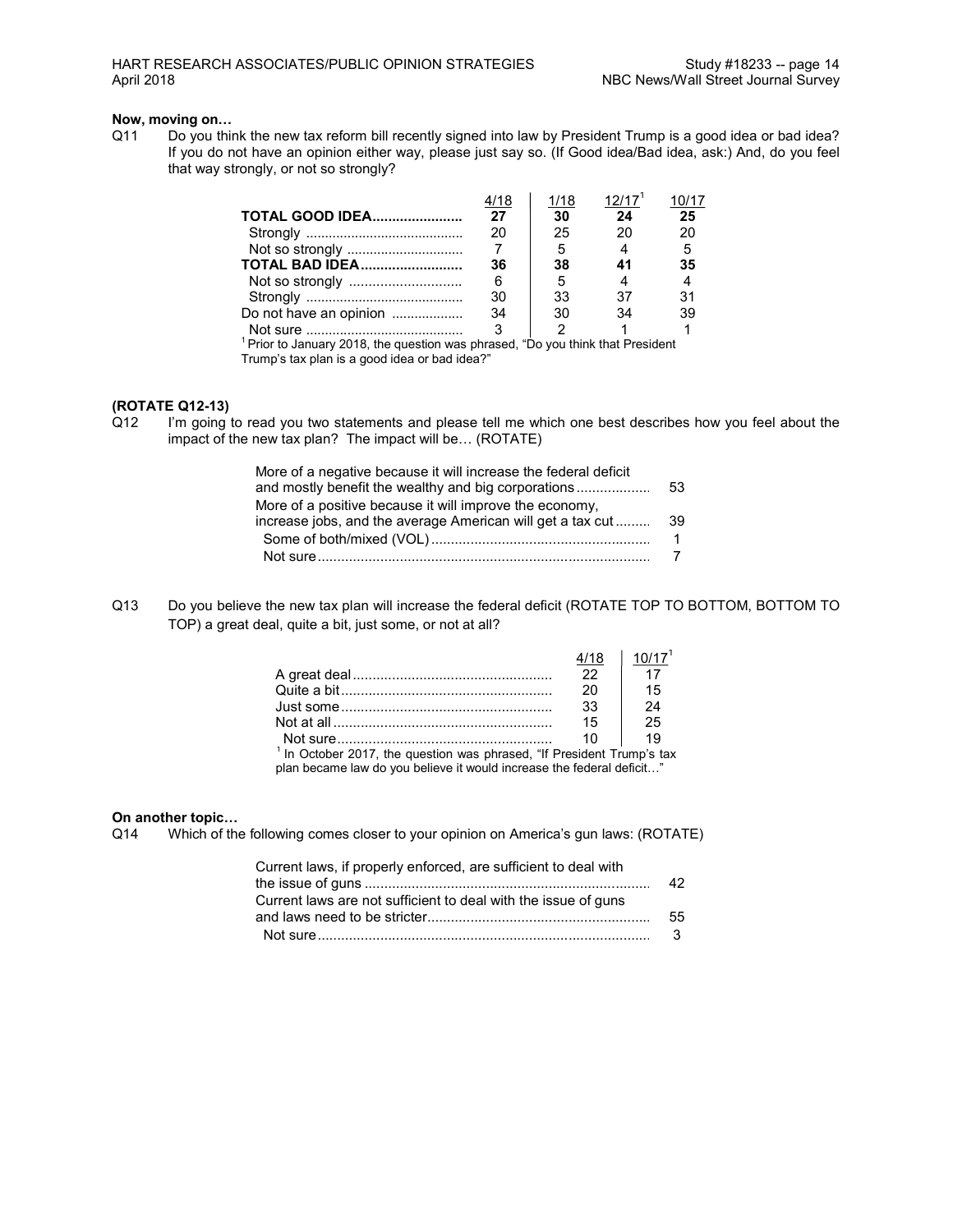### Changing topics…

Q15 Now, NOT thinking about whether you agree or disagree with President Trump's policies and programs, but thinking about the competence and effectiveness of his administration, how competent would you say the Trump administration is in its role of managing the federal government--very competent, somewhat competent, not too competent, or not competent at all?

|                      |              |           | President | President     |             |
|----------------------|--------------|-----------|-----------|---------------|-------------|
|                      |              | President |           | <b>Barack</b> | George W.   |
|                      | Donald Trump |           | Obama     |               | <b>Bush</b> |
|                      | <u>4/18</u>  | 6/17      | 6/14      | 6/13          | 3/06        |
| Very competent       | 16           | 17        | 11        | 17            | 14          |
| Somewhat competent   | 27           | 28        | 39        | 40            | 39          |
| Not too competent    | 17           | 18        | 19        | 22            | 22          |
| Not competent at all | 39           | 37        | 31        | 21            | 24          |
| Not sure             |              |           |           |               |             |

#### Thinking for a moment about foreign affairs. . .

Q16 In general, do you think of [ITEM] as more of an ally or more of an adversary? (ROTATE)

|               | More              | More as an       | Both/          | Not  |
|---------------|-------------------|------------------|----------------|------|
|               | <u>as an Ally</u> | <b>Adversary</b> | Neither (VOL)  | Sure |
| <b>Russia</b> |                   |                  |                |      |
| April 2018    | 16                | 74               | 4              | 6    |
| June 2009     | 29                | 49               | 7              | 15   |
| August 2008+  | 19                | 62               | 8              | 11   |
| April 2002    | 52                | 26               | 11             | 11   |
| May 1996      | 48                | 28               | 10             | 14   |
| March 1995    | 56                | 35               | 5              | 4    |
| China         |                   |                  |                |      |
| April 2018    | 32                | 54               | 5              | 9    |
| July 2012+    | 25                | 62               | 6              | 7    |
| July 2008+    | 23                | 54               | 12             | 11   |
| July 2005     | 26                | 49               | 10             | 15   |
| April 2001    | 16                | 71               | 7              | 6    |
| June 1999     | 18                | 67               | 5              | 10   |
| May 1997      | 29                | 59               | 6              | 6    |
| March 1995    | 31                | 62               | $\overline{2}$ | 5    |
|               |                   |                  |                |      |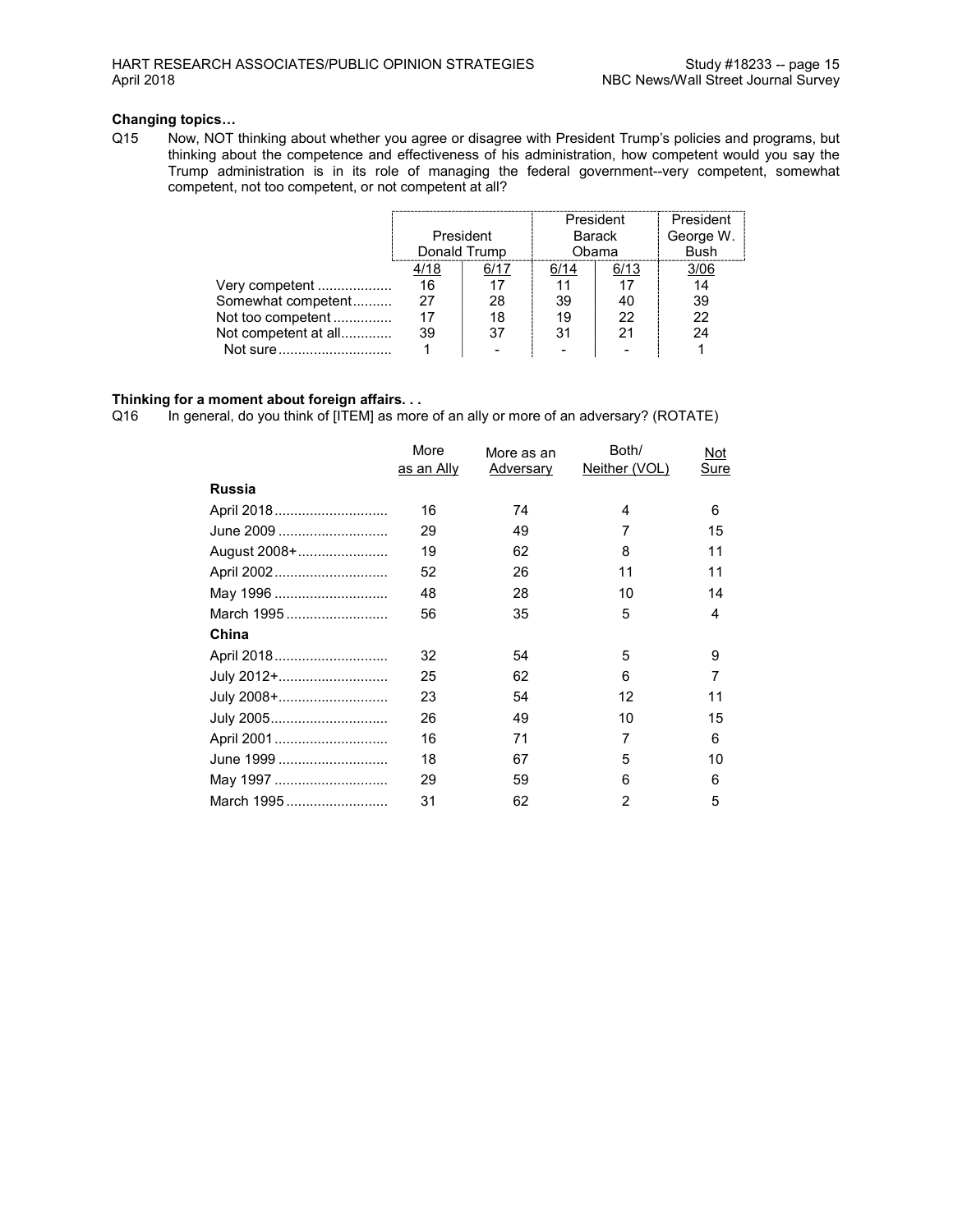## And, switching topics and thinking about Iran...<br>Q17 As you may know, an agreement has been

As you may know, an agreement has been reached between Iran and a group of six other nations, including the U.S. The agreement attempts to prevent Iran from developing a nuclear weapon by limiting Iran's ability to produce nuclear material and allowing inspections into Iran's nuclear sites in exchange for reducing certain economic sanctions that are currently in place. Do you support or oppose this agreement or do you not know enough to have an opinion?

|                   | 4/18 | 7/15 |
|-------------------|------|------|
| Support           | 38   | 35   |
| Oppose            | 11   | 33   |
| Don't know enough | 50   | 32   |
| Not sure          |      |      |

Q18 President Trump and his administration have raised concerns about whether Iran has fully complied with all requirements of the treaty. Other experts say Iran is meeting its obligations. President Trump may decide to withdraw and remove America from the treaty. If this occurs, would you support President Trump's decision to withdraw from the treaty with Iran or oppose President Trump's decision to withdraw from the treaty with Iran or do you not know enough to have an opinion?

| Support           | 26  |  |
|-------------------|-----|--|
| Oppose            | 32  |  |
| Don't know enough | -41 |  |
| Not sure          |     |  |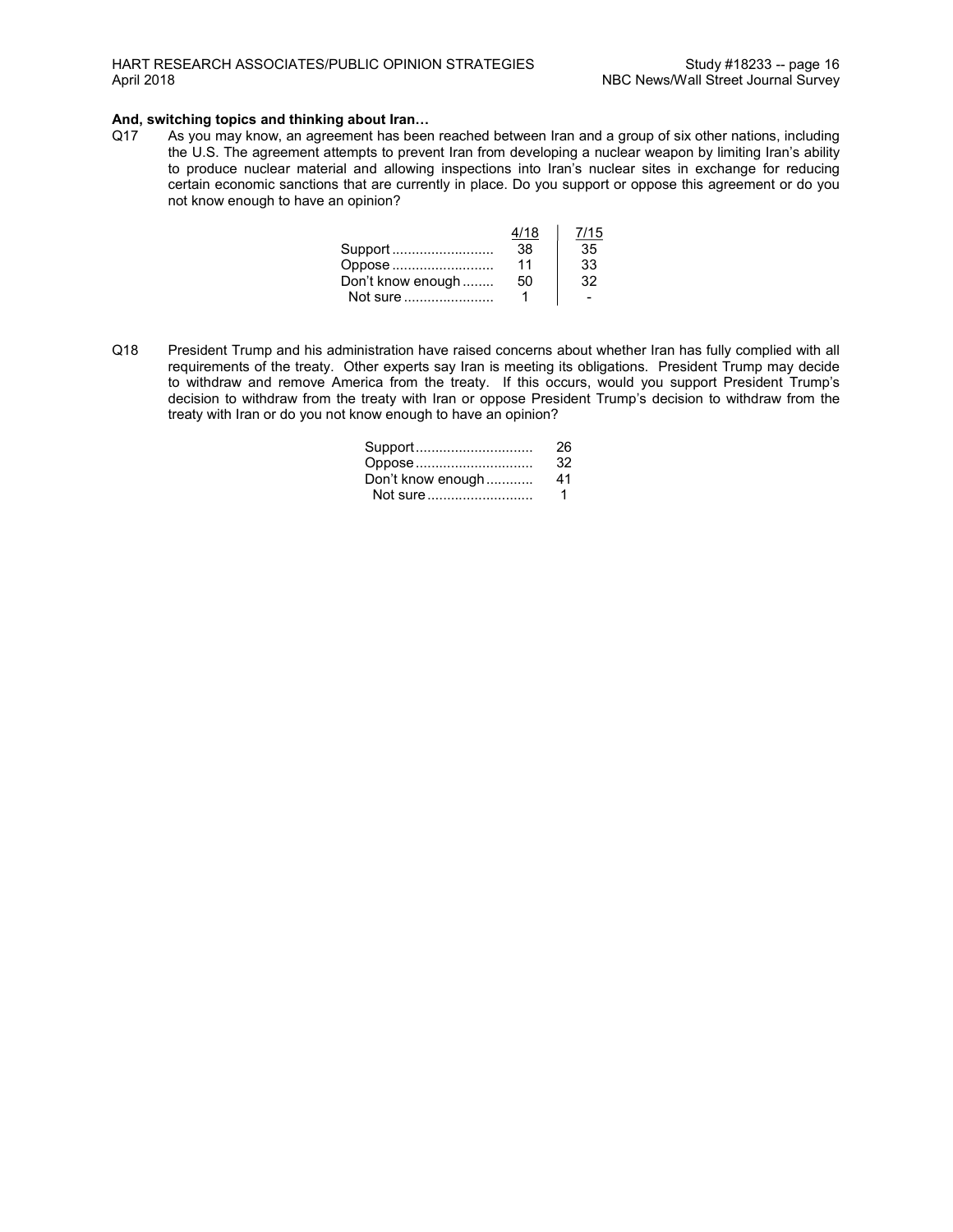### And, moving on…

Q19 Four members of Donald Trump's campaign have now been indicted by a grand jury or pleaded guilty to lying to FBI officials investigating possible collusion between the Trump campaign and the Russian government. Do you believe that these indictments or guilty pleas are really just about potential wrongdoing of these individuals or does this suggest that there is potential wrongdoing by Donald Trump himself? If you don't know enough to say either way, please just say so.

|                          | 4/18 | 12/17 |
|--------------------------|------|-------|
|                          | 25   | 28    |
|                          | -37  | 36.   |
| Don't know enough to say | 36   | 34    |
|                          |      |       |

#### Switching topics…

Q20 In general, when it comes to social media sites like Facebook and Twitter do you think there is too much regulation by government, not enough regulation by government, or about the right amount of regulation by government?

| Too much regulation    | 14              |
|------------------------|-----------------|
| Not enough regulation  | 37              |
| About the right amount | 37              |
|                        | 12 <sup>°</sup> |

Q21 I'm going to mention a number of different companies, and for each one please tell me if you generally feel that this company has too much influence in your life, about the right amount of influence, or too little influence in your life? (RANDOMIZE)

THIS TABLE HAS BEEN RANKED BY THE PERCENTAGE WHO SAY HAS TOO MUCH INFLUENCE

| Facebook       | Has Too<br>Much<br>Influence | Right<br>Amount of<br>Influence | <b>Too Little</b><br>Influence | <b>No</b><br>Influence/<br>Do Not Use<br>(VOL) | Not<br><u>Sure</u> |
|----------------|------------------------------|---------------------------------|--------------------------------|------------------------------------------------|--------------------|
|                | 37                           | 35                              | 7                              | 19                                             | 2                  |
| Google         | 28                           | 54                              | 6                              | 10                                             | 2                  |
| Amazon         | 18                           | 53                              | 9                              | 18                                             | 2                  |
| <b>Apple</b>   | 17                           | 47                              | 10                             | 24                                             | 2                  |
| <b>Twitter</b> | 16                           | 23                              | 15                             | 44                                             | 2                  |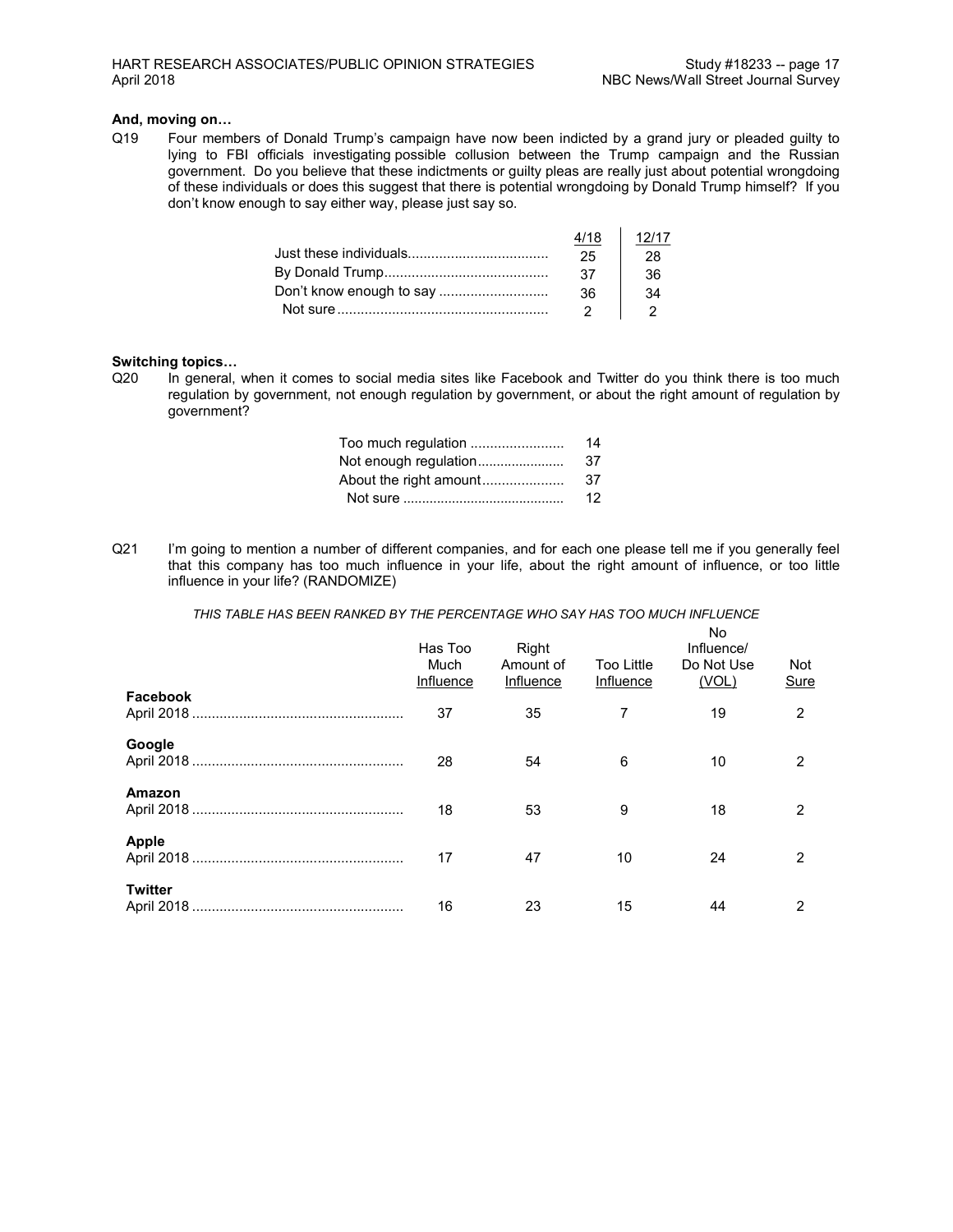Q22 For each of the following, please tell me whether that applies or does not apply to you personally. The (first/next) one is…(RANDOMIZE)

|                                                                                                               | Applies<br>to Me | Does<br>Not Apply | Use, But Not<br>Every Day<br>(VOL) | Not<br>Sure |
|---------------------------------------------------------------------------------------------------------------|------------------|-------------------|------------------------------------|-------------|
| You do Google searches on a daily basis                                                                       | 70               | 28                | $\mathcal{P}$                      |             |
| You own at least one Apple product such as<br>an iPad, iPod, Apple Watch, MacBook, or<br>other Apple computer |                  |                   |                                    |             |
|                                                                                                               | 63               | 37                |                                    |             |
| You check Facebook on a daily basis                                                                           | 50               | 48                | 2                                  |             |
| You are an Amazon.com Prime Member                                                                            | 46               | 53                |                                    |             |
| You check Twitter on a daily basis                                                                            | 9                | 89                |                                    |             |

THIS TABLE HAS BEEN RANKED BY THE PERCENTAGE WHO SAY APPLIES TO ME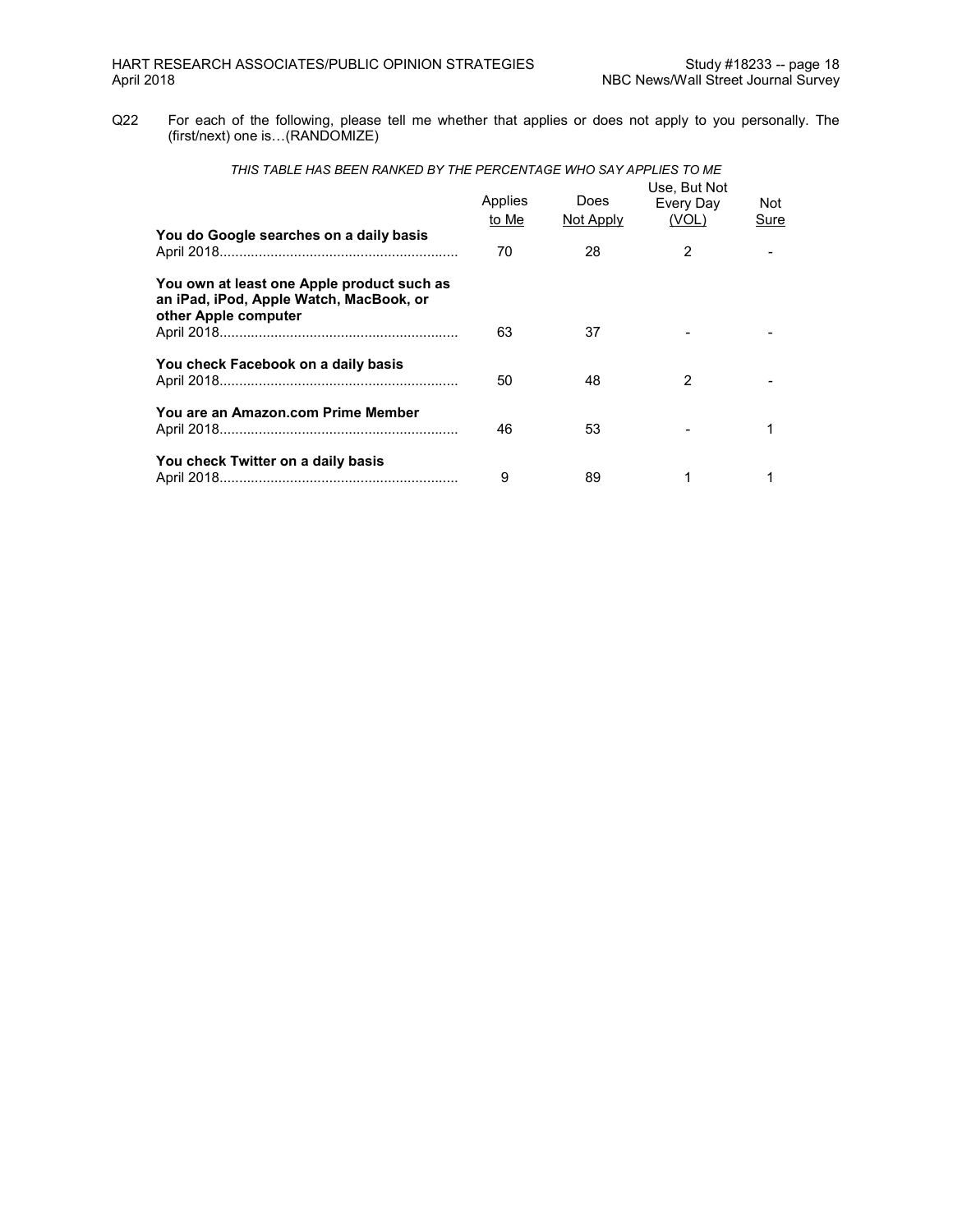#### Now I am going to ask you a few questions for statistical purposes only. (ASKED IF REGISTERED VOTER SAMPLE)

QF1 A lot of people are unable to get out and vote for many reasons. Did you happen to vote in the November 2016 election for president? (IF "YES," ASK:) Which of the following statements describes your vote? (ROTATE STATEMENTS :1-4 TOP TO BOTTOM, BOTTOM TO TOP)

(IF "SOMEONE ELSE," ASK:) And, was your vote for Gary Johnson, Jill Stein, or someone else? +

| Voted for Trump because you liked him or his policies            | 21 |
|------------------------------------------------------------------|----|
| Voted for Trump because you did not like Clinton or her policies | 16 |
| Voted for Clinton because you did not like Trump or his policies | 20 |
|                                                                  | 20 |
|                                                                  |    |
|                                                                  |    |
|                                                                  | 4  |
|                                                                  |    |
|                                                                  | 10 |
|                                                                  | 4  |
| + Results shown reflect responses among registered voters.       |    |

### (ASKED OF REPUBLICAN AND LEAN REPUBLICAN TRUMP VOTERS)

QF1a Do you consider yourself to be more of a supporter of Donald Trump or more of a supporter of the Republican Party?

|                                                            |    | $3/18+$ | 1/18+ |    |    |    |
|------------------------------------------------------------|----|---------|-------|----|----|----|
|                                                            | 46 | 59      | 56    | 55 | 54 | 58 |
|                                                            | 46 | 36      |       |    |    | 38 |
|                                                            |    |         |       |    |    |    |
|                                                            |    |         |       |    |    |    |
|                                                            |    |         |       |    |    |    |
| + Results shown reflect responses among registered voters. |    |         |       |    |    |    |

QF2 Are you currently employed? (IF "CURRENTLY EMPLOYED," ASK:) What type of work do you do? (RECORD UNDER "6--OTHER.") (IF "NOT CURRENTLY EMPLOYED," ASK:) Are you a student, a stay-at-home mom or dad, retired, or unemployed and looking for work?

| <b>Currently Employed</b>     |    |
|-------------------------------|----|
| Professional, manager         | 26 |
|                               | 20 |
| Blue-collar worker            | 19 |
|                               | 1  |
| <b>Not Currently Employed</b> |    |
|                               |    |
| Stay at home mom/dad          | 5  |
|                               | 22 |
| Unemployed, looking for work  | 2  |
|                               |    |
|                               |    |

QF3 What is the last grade that you completed in school? (DO NOT READ CHOICES.)

|                                             | 5  |
|---------------------------------------------|----|
|                                             | 25 |
|                                             | 18 |
|                                             | 2  |
|                                             | 13 |
| 4-year college/bachelor's degree            | 20 |
| Some postgraduate work, no degree           | 3  |
| 2-3 years postgraduate work/master's degree | 10 |
|                                             | 3  |
|                                             |    |